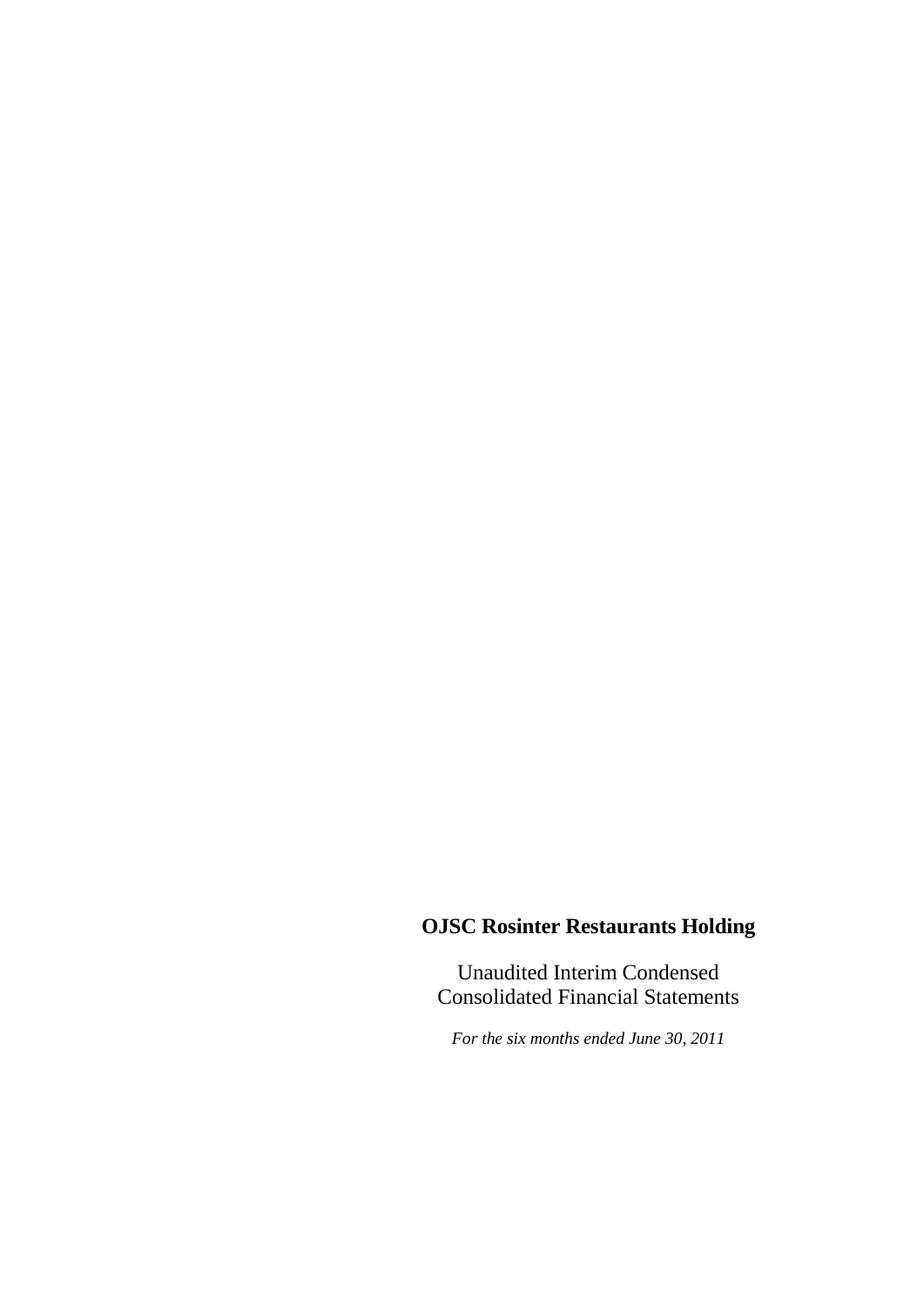# OJSC Rosinter Restaurants Holding Unaudited Interim Condensed Consolidated Financial Statements For the six months ended June 30, 2011

### **TABLE OF CONTENTS**

Report on Review of Interim Condensed Consolidated Financial Statements

Unaudited Interim Condensed Consolidated Financial Statements

| Notes to the Unaudited Interim Condensed Consolidated Financial Statements |  |
|----------------------------------------------------------------------------|--|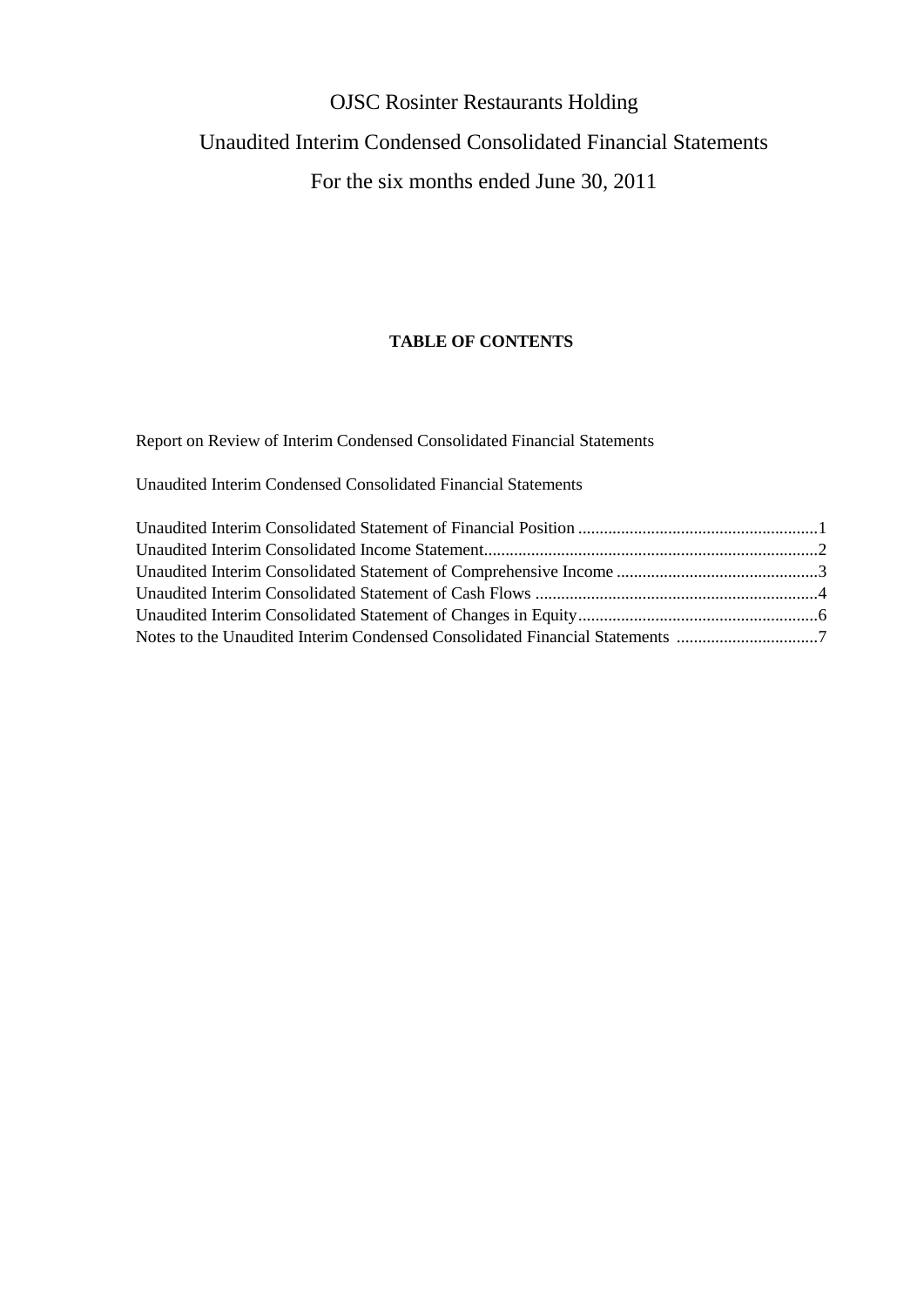

**Ernst & Young LLC**  Sadovnicheskaya Nab., 77, bld. 1 Moscow, 115035, Russia Tel: +7 (495) 705 9700 +7 (495) 755 9700 Fax: +7 (495) 755 9701 www.ey.com

**ООО «Эрнст энд Янг»**  Россия, 115035, Москва Садовническая наб., 77, стр. 1 Тел: +7 (495) 705 9700 +7 (495) 755 9700 Факс: +7 (495) 755 9701 ОКПО: 59002827

## Report on review of interim condensed consolidated financial statements

To the Board of Directors of OJSC Rosinter Restaurants Holding

### *Introduction*

We have reviewed the accompanying interim condensed consolidated financial statements of OJSC Rosinter Restaurants Holding and its subsidiaries ("the Group"), comprising the interim consolidated statement of financial position as at 30 June 2011 and the related interim consolidated statements of income, comprehensive income, changes in equity and cash flows for the six-month period then ended and explanatory notes. Management is responsible for the preparation and presentation of these interim condensed consolidated financial statements in accordance with International Financial Reporting Standard IAS 34, *Interim Financial Reporting* ("IAS 34"). Our responsibility is to express a conclusion on these interim condensed consolidated financial statements based on our review.

### *Scope of review*

We conducted our review in accordance with the International Standard on Review Engagements 2410*, Review of Interim Financial Information Performed by the Independent Auditor of the Entity*. A review of interim financial statements consists of making inquiries, primarily of persons responsible for financial and accounting matters, and applying analytical and other review procedures. A review is substantially less in scope than an audit conducted in accordance with International Standards on Auditing and consequently does not enable us to obtain assurance that we would become aware of all significant matters that might be identified in an audit. Accordingly, we do not express an audit opinion.

### *Conclusion*

Based on our review, nothing has come to our attention that causes us to believe that the accompanying interim condensed consolidated financial statements are not prepared, in all material respects, in accordance with IAS 34.

Ernet & Young LLC

7 September 2011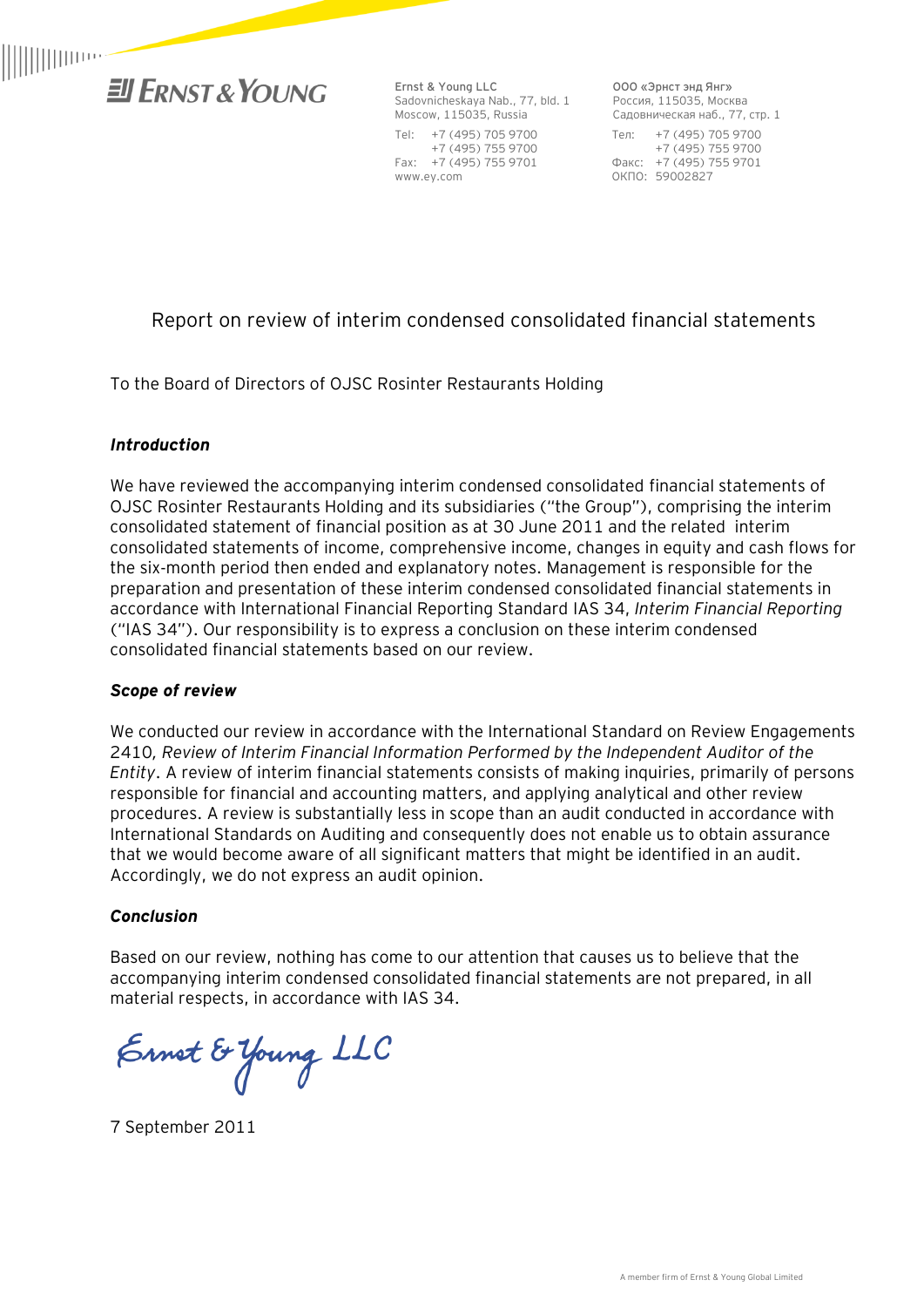## Unaudited Interim Consolidated Statement of Financial Position

### at June 30, 2011

### *(All amounts are in thousands of Russian Roubles, unless specified otherwise)*

|                                                            | <b>Notes</b>   | June 30, 2011,<br>unaudited | December 31, 2010,<br>audited |
|------------------------------------------------------------|----------------|-----------------------------|-------------------------------|
| <b>ASSETS</b>                                              |                |                             |                               |
| <b>Non-current assets</b>                                  |                |                             |                               |
| Property and equipment                                     | 3              | 2,138,905                   | 2,335,502                     |
| Intangible assets                                          |                | 201,088                     | 238,225                       |
| Goodwill                                                   |                | 176,447                     | 176,153                       |
| Investments in joint ventures and associates               |                | 4,559                       | 6,545                         |
| Long-term loans due from related parties                   | $\overline{4}$ | 73,149                      | 141,110                       |
| Long-term receivables due from related parties             | 4              | 4,343                       |                               |
| Deferred income tax asset                                  |                | 161,106                     | 97,904                        |
| Other non-current assets                                   |                | 142,637                     | 174,203                       |
|                                                            |                | 2,902,234                   | 3,169,642                     |
| <b>Current assets</b>                                      |                |                             |                               |
| Inventories                                                |                | 126,844                     | 210,752                       |
| VAT and other taxes recoverable                            |                | 111,122                     | 119,568                       |
| Income tax recoverable                                     |                | 37,952                      | 35,561                        |
| Trade and other receivables                                |                | 159,023                     | 142,136                       |
| Advances paid                                              |                | 192,012                     | 215,437                       |
| Receivables from related parties                           | $\overline{4}$ | 55,350                      | 109,139                       |
| Short-term loans                                           |                | 12,061                      | 13,396                        |
| Short-term loans due from related parties                  | 4              | 82,568                      | 12,576                        |
| Cash and cash equivalents                                  |                | 186,794                     | 216,510                       |
|                                                            |                | 963,726                     | 1,075,075                     |
| <b>TOTAL ASSETS</b>                                        |                | 3,865,960                   | 4,244,717                     |
| <b>EQUITY AND LIABILITIES</b>                              |                |                             |                               |
| <b>Equity</b>                                              |                |                             |                               |
| Equity attributable to equity holders of the parent entity |                |                             |                               |
| Share capital                                              | 5              | 2,767,015                   | 2,767,015                     |
| Additional paid-in capital                                 | 5              | 2,204,816                   | 2,204,816                     |
| Treasury shares                                            | 5              | (416, 732)                  | (355,003)                     |
| Other capital reserves                                     | 14             | 15,370                      | 18,402                        |
| <b>Accumulated losses</b>                                  |                | (3,662,774)                 | (3,299,433)                   |
| <b>Translation difference</b>                              |                | (64, 458)                   | (52, 439)                     |
|                                                            |                | 843,237                     | 1,283,358                     |
| Non-controlling interests                                  |                | 20,511                      | 24,419                        |
|                                                            |                | 863,748                     | 1,307,777                     |
| <b>Non-current liabilities</b>                             |                |                             |                               |
| Long-term debt                                             |                | 1,405,747                   | 1,085,709                     |
| Long-term liabilities to partners                          |                | 51,767                      | 67,341                        |
| Finance lease liabilities                                  |                | 1,285                       | 1,756                         |
| Deferred income                                            |                | 12,606                      | 27,437                        |
| Deferred income tax liabilities                            |                | 83,863                      | 101,419                       |
| <b>Current liabilities</b>                                 |                | 1,555,268                   | 1,283,662                     |
| Trade and other payables                                   |                | 1,206,341                   | 1,158,131                     |
| Payables to related parties                                | 4              | 33,010                      | 21,752                        |
| Short-term debt                                            | 8              |                             | 275,786                       |
| Short-term debt due to related parties                     | 4              |                             | 7,253                         |
| Short-term liabilities to partners                         |                | 45,816                      | 53,075                        |
| Current portion of finance lease liabilities               |                | 882                         | 1,148                         |
| Deferred income                                            |                | 57,051                      | 47,381                        |
| Income tax payable                                         |                | 103,844                     | 88,752                        |
|                                                            |                | 1,446,944                   | 1,653,278                     |
| <b>TOTAL EQUITY AND LIABILITIES</b>                        |                | 3,865,960                   | 4,244,717                     |

*The accompanying notes form an integral part of these interim condensed consolidated financial statements.*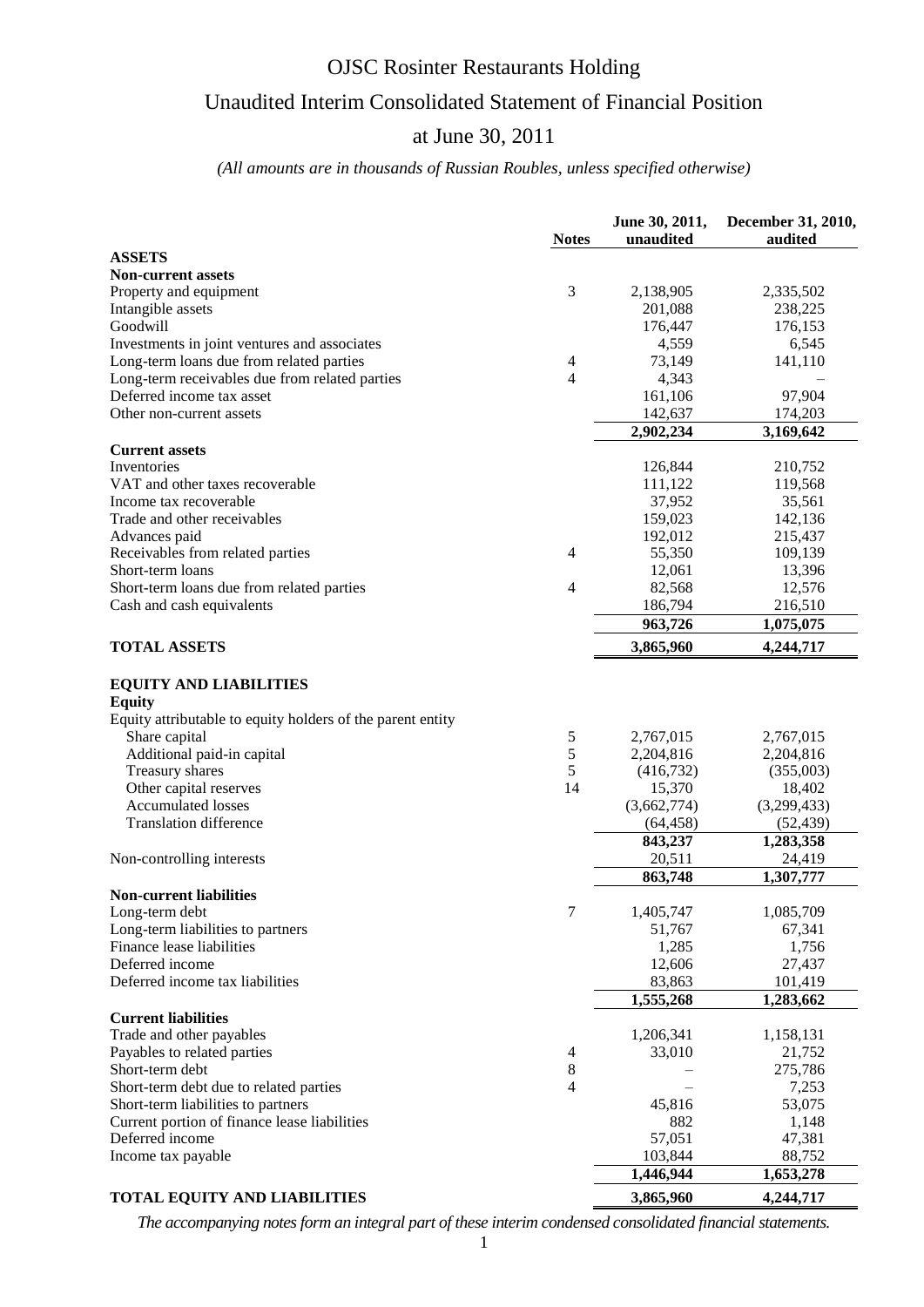## Unaudited Interim Consolidated Income Statement

### for the six months ended June 30, 2011

### *(All amounts are in thousands of Russian Roubles, unless specified otherwise)*

|                                                                 |              | For the six months ended June 30, |             |  |
|-----------------------------------------------------------------|--------------|-----------------------------------|-------------|--|
|                                                                 |              |                                   | 2010,       |  |
|                                                                 |              | 2011                              | as revised  |  |
|                                                                 | <b>Notes</b> | <b>Unaudited</b>                  |             |  |
|                                                                 |              |                                   |             |  |
| <b>Revenue</b>                                                  | 9            | 5,069,495                         | 4,691,904   |  |
| Cost of sales                                                   | 10           | (4,161,334)                       | (3,580,772) |  |
| <b>Gross profit</b>                                             |              | 908,161                           | 1,111,132   |  |
| Selling, general and administrative expenses                    | 11           | (809, 925)                        | (740,093)   |  |
| Start-up expenses for new restaurants                           |              | (57,034)                          | (24, 628)   |  |
| Other gains                                                     | 12           | 17,026                            | 20,498      |  |
| Other losses                                                    | 12           | (131, 137)                        | (78, 355)   |  |
| (Loss)/profit from operating activities before impairment       |              | (72,909)                          | 288,554     |  |
|                                                                 |              |                                   |             |  |
| (Loss)/gain from impairment of operating assets                 | 13           | (191,082)                         | 4,363       |  |
| (Loss)/profit from operating activities after impairment        |              | (263,991)                         | 292,917     |  |
| Financial income                                                |              | 10,215                            | 17,948      |  |
| Financial expense                                               |              | (80, 308)                         | (123, 420)  |  |
| Foreign exchange losses, net                                    |              | (35,792)                          | (9,296)     |  |
| Share of profits/(losses) of joint venture and associates       |              | 498                               | (21, 275)   |  |
| (Loss)/profit before income tax                                 |              | (369,378)                         | 156,874     |  |
|                                                                 |              |                                   |             |  |
| Income tax benefit/(expense)                                    |              | 47,868                            | (45, 749)   |  |
| Net (loss)/profit for the period                                |              | (321, 510)                        | 111,125     |  |
|                                                                 |              |                                   |             |  |
| Attributable to:                                                |              |                                   |             |  |
| Equity holders of the parent entity                             |              | (317,618)                         | 116,786     |  |
| Non-controlling interests                                       |              | (3,892)                           | (5,661)     |  |
| (Losses)/earnings per share, basic and diluted, Russian Roubles | 6            | (20.29)                           | 9.82        |  |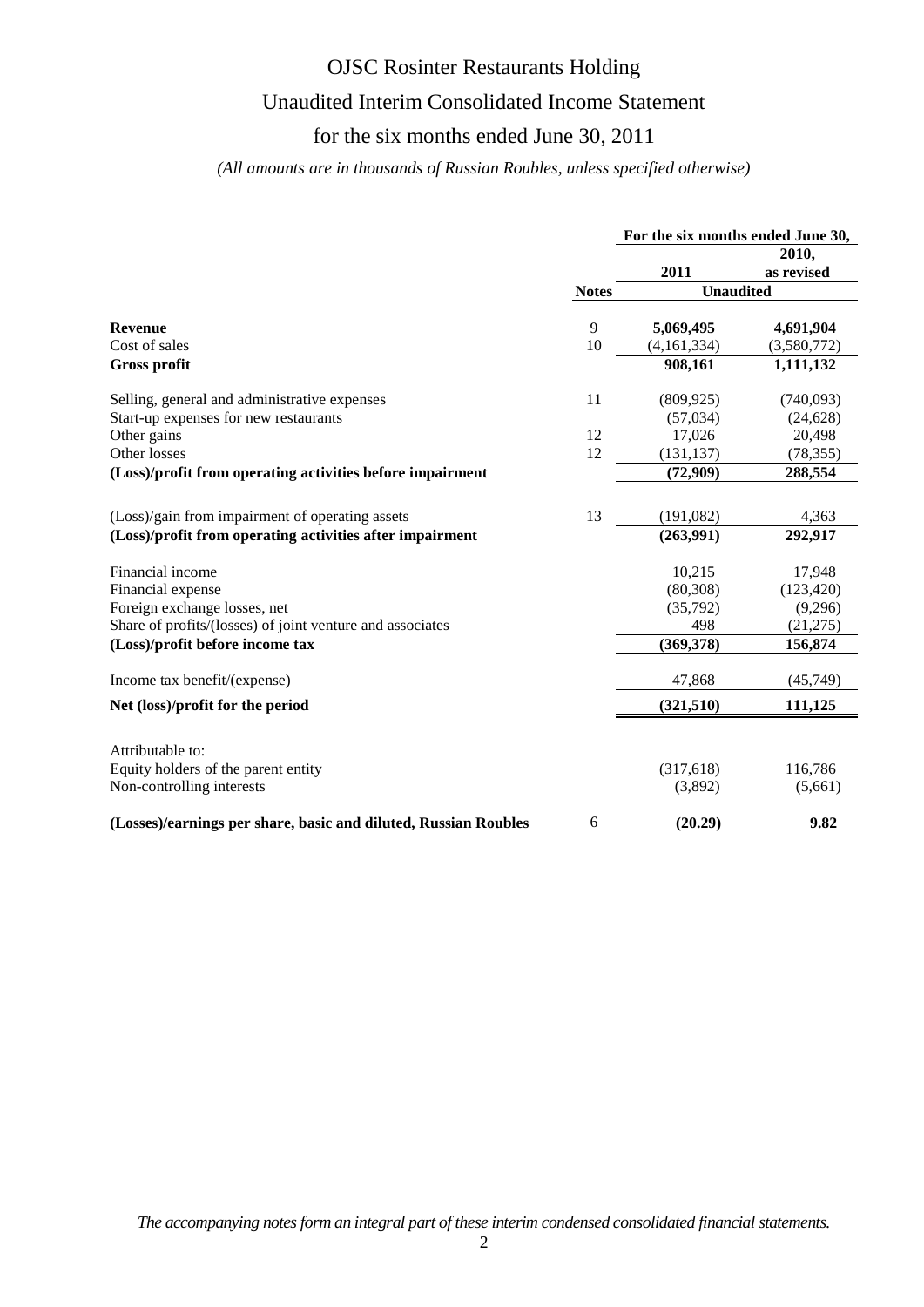# Unaudited Interim Consolidated Statement of Comprehensive Income

### for the six months ended June 30, 2011

*(All amounts are in thousands of Russian Roubles, unless specified otherwise)*

|                                                                                                                                                            |              | For the six months ended June 30, |                   |  |  |
|------------------------------------------------------------------------------------------------------------------------------------------------------------|--------------|-----------------------------------|-------------------|--|--|
|                                                                                                                                                            |              | 2011                              | 2010              |  |  |
|                                                                                                                                                            | <b>Notes</b> | <b>Unaudited</b>                  |                   |  |  |
| Net (loss)/profit for the period                                                                                                                           |              | (321,510)                         | 111,125           |  |  |
| Exchange differences on translation of foreign operations<br>to presentation currency<br>Share of translation differences of associates and joint ventures |              | (12,019)                          | (38,036)<br>2,854 |  |  |
| Other comprehensive loss for the period, net of tax                                                                                                        |              | (12,019)                          | (35, 182)         |  |  |
| Total comprehensive (loss)/income for the period, net of tax                                                                                               |              | (333,529)                         | 75,943            |  |  |
| Attributable to:<br>Equity holders of the parent entity<br>Non-controlling interests                                                                       |              | (329, 637)<br>(3,892)             | 81,604<br>(5,661) |  |  |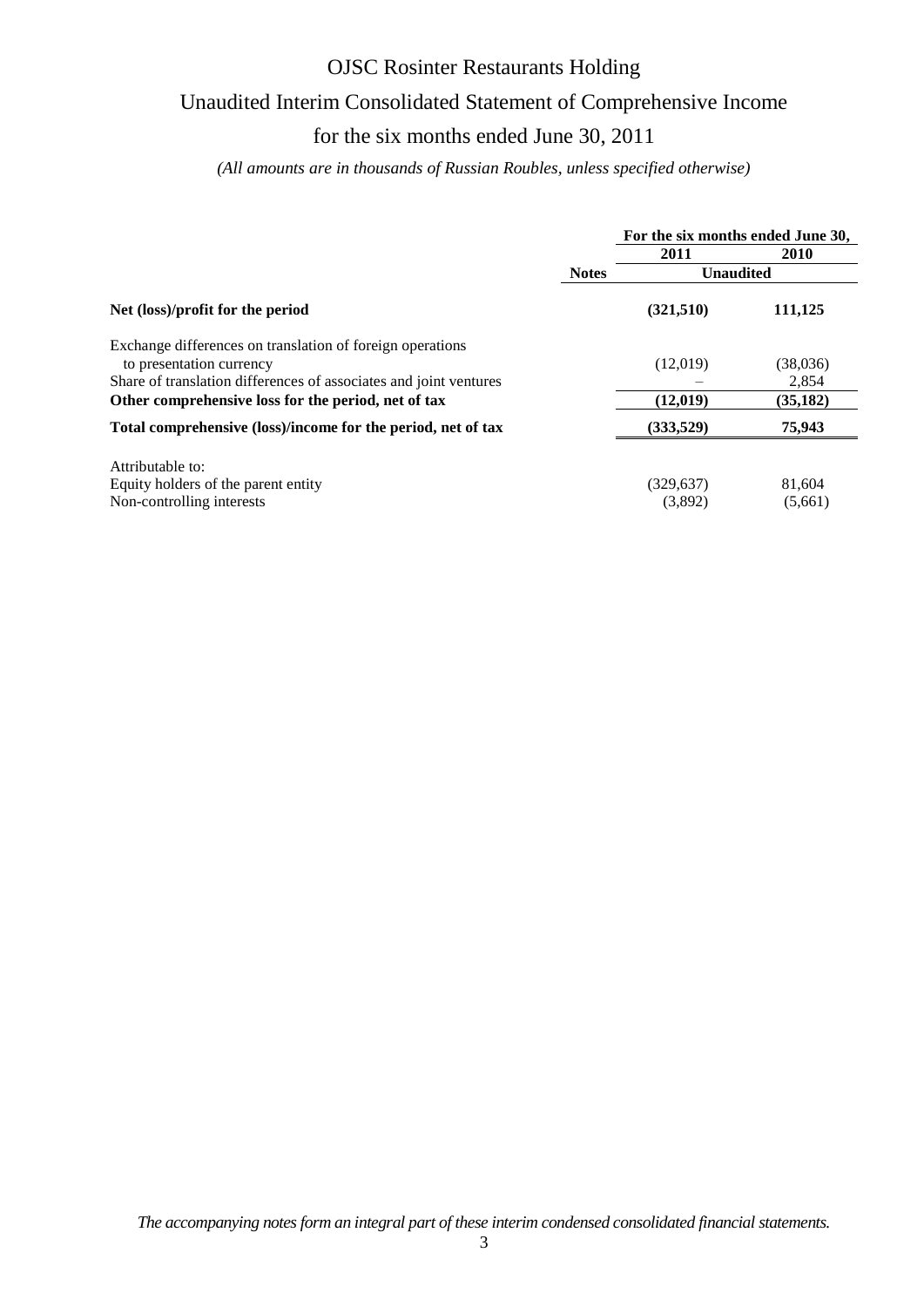## Unaudited Interim Consolidated Statement of Cash Flows

# for the six months ended June 30, 2011

### *(All amounts are in thousands of Russian Roubles, unless specified otherwise)*

|                                                                                                    |              | For the six months ended June 30, |                    |  |  |
|----------------------------------------------------------------------------------------------------|--------------|-----------------------------------|--------------------|--|--|
|                                                                                                    |              | 2011                              | 2010               |  |  |
|                                                                                                    | <b>Notes</b> | <b>Unaudited</b>                  |                    |  |  |
| <b>Operating activities</b>                                                                        |              |                                   |                    |  |  |
| (Loss)/profit before tax                                                                           |              | (369, 378)                        | 156,874            |  |  |
| Adjustments to reconcile profit/(loss) before tax to net cash provided by<br>operating activities: |              |                                   |                    |  |  |
| Depreciation and amortisation                                                                      | 10, 11       | 206,813                           | 197,934            |  |  |
| Foreign exchange losses, net                                                                       |              | 35,792                            | 9,296              |  |  |
| Financial income                                                                                   |              | (10,215)                          | (17, 948)          |  |  |
| Financial expense                                                                                  |              | 80,308                            | 123,420            |  |  |
| Allowance for impairment of advances paid, taxes recoverable and                                   |              |                                   |                    |  |  |
| receivables                                                                                        | 11           | 7,996                             | 11,315             |  |  |
| Allowance for impairment of inventories                                                            |              | (1, 468)                          | (6, 437)           |  |  |
| Loss on disposal of non-current assets                                                             | 12           | 89,615                            | 30,541             |  |  |
| Impairment of assets                                                                               | 13           | 191,082                           | (4,363)            |  |  |
| Share of joint venture's and associates' results                                                   |              | (498)                             | 21,275             |  |  |
| Write off and impairment of loans receivable from related parties                                  |              | 92                                | 633                |  |  |
| Share based payment expenses                                                                       | 14           | 7,246                             | 4,960              |  |  |
|                                                                                                    |              | 237,385                           | 527,500            |  |  |
| Changes in operating assets and liabilities:                                                       |              |                                   |                    |  |  |
| Decrease in inventories                                                                            |              | 83,082                            | 39,275             |  |  |
| Increase in advances, taxes recoverable, receivables                                               |              |                                   |                    |  |  |
| and other non-current assets                                                                       |              | (3,483)                           | (130, 106)         |  |  |
| Decrease/(increase) in receivables from/                                                           |              |                                   |                    |  |  |
| payables to related parties, net                                                                   |              | 46,635                            | (32, 562)          |  |  |
| Increase/(decrease) in trade and other payables                                                    |              | 56,538                            | (209, 527)         |  |  |
| Net cash generated from operations                                                                 |              | 420,157                           | 194,580            |  |  |
|                                                                                                    |              | (61,050)                          |                    |  |  |
| Interest paid                                                                                      |              | 4,149                             | (137,521)<br>5,704 |  |  |
| Interest received                                                                                  |              | (22, 475)                         | (90,038)           |  |  |
| Income tax paid                                                                                    |              |                                   |                    |  |  |
| Net cash flows from/(used in) operating activities                                                 |              | 340,781                           | (27, 275)          |  |  |
| <b>Investing activities</b>                                                                        |              |                                   |                    |  |  |
| Purchases of property and equipment                                                                |              | (241, 293)                        | (104, 308)         |  |  |
| Loans issued to related parties                                                                    |              | (20,037)                          | (163, 548)         |  |  |
| Proceeds from repayment of loans issued to related parties                                         |              |                                   | 161,135            |  |  |
| Payments to acquire non-controlling interest in subsidiaries                                       |              | (45, 723)                         | (33,097)           |  |  |
| Purchase of intangible assets                                                                      |              | (7, 532)                          | (3,610)            |  |  |
| Proceeds from disposal of property and equipment                                                   |              | 10,291                            | 6,448              |  |  |
| Loans issued to third parties                                                                      |              | (4, 850)                          |                    |  |  |
| Proceeds from repayment of loans issued to third parties                                           |              | 4,326                             | 5                  |  |  |
| Net cash flows used in investing activities                                                        |              | (304, 818)                        | (136,975)          |  |  |

*Continued on the next page*

*The accompanying notes form an integral part of these interim condensed consolidated financial statements.*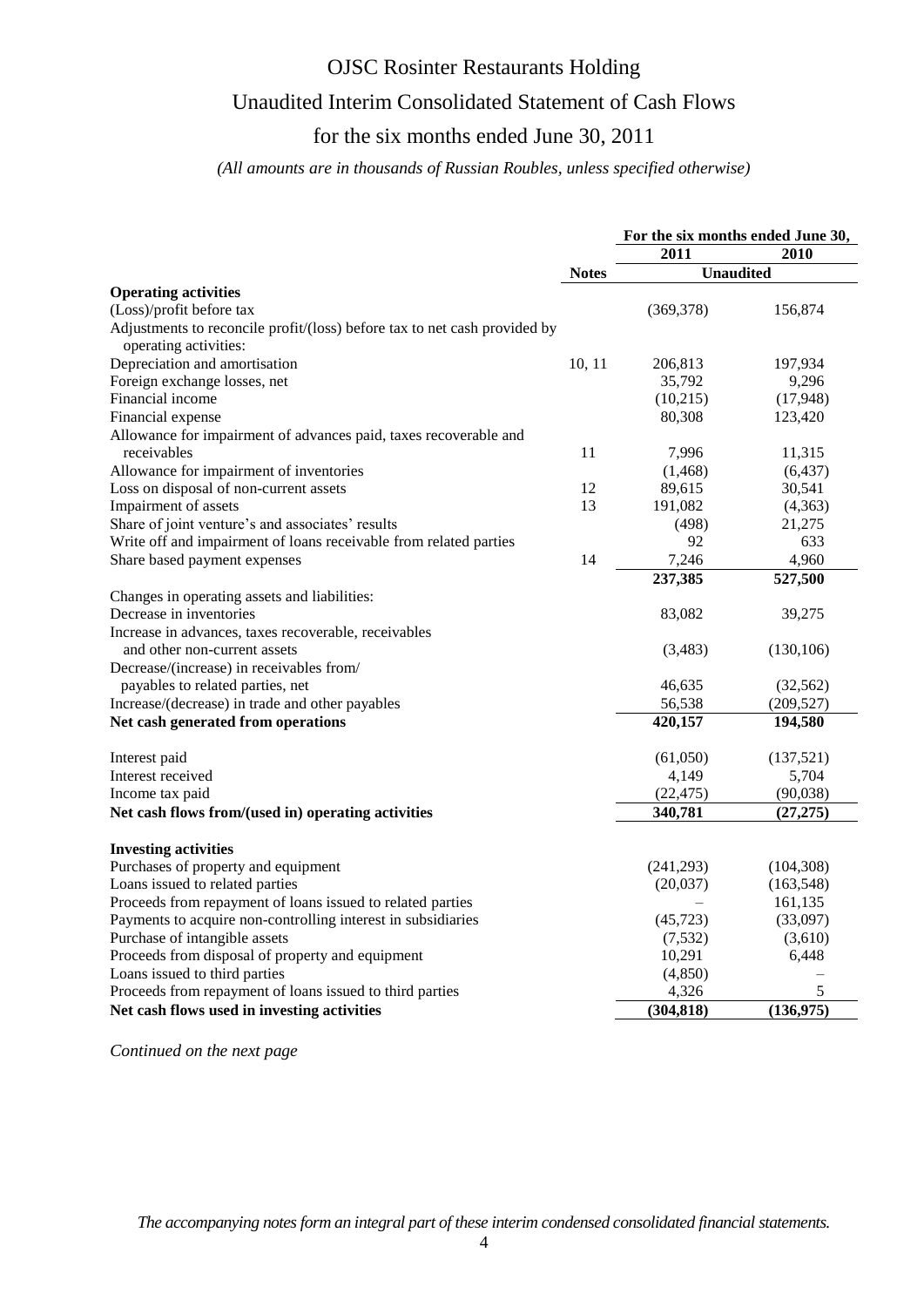# Unaudited Interim Consolidated Statement of Cash Flows (continued)

|                                                      |              | For the six months ended June 30, |                  |  |  |
|------------------------------------------------------|--------------|-----------------------------------|------------------|--|--|
|                                                      |              | 2011                              | <b>2010</b>      |  |  |
|                                                      | <b>Notes</b> |                                   | <b>Unaudited</b> |  |  |
| <b>Financing activities</b>                          |              |                                   |                  |  |  |
| Acquisition of treasury shares                       | 5            | (61, 729)                         | (125,314)        |  |  |
| Proceeds from issue of equity instrument             | 5            |                                   | 770,957          |  |  |
| Redemption of equity instrument                      | 5            |                                   | (832, 514)       |  |  |
| Proceeds from issue of equity instruments            | 5            |                                   | 837,694          |  |  |
| Proceeds from bank loans                             |              | 1,494,514                         | 2,266,917        |  |  |
| Repayment of bank loans                              |              | (1,445,931)                       | (2,605,488)      |  |  |
| Repayment of related party loans                     |              | (6,329)                           |                  |  |  |
| Payments to partners                                 |              | (32, 785)                         | (44, 911)        |  |  |
| Repayment of lease obligations                       |              | (1,312)                           | (2,911)          |  |  |
| Dividends paid to shareholders                       |              | (16)                              |                  |  |  |
| Net cash flows (used in)/from financing activities   |              | (53, 588)                         | 264,430          |  |  |
| Effect of exchange rate on cash and cash equivalents |              | (12,091)                          | (1,648)          |  |  |
| Net (decrease)/increase in cash and cash equivalents |              | (29, 716)                         | 98,532           |  |  |
| Cash and cash equivalents at beginning of the period |              | 216,510                           | 113,243          |  |  |
| Cash and cash equivalents at end of the period       |              | 186,794                           | 211,775          |  |  |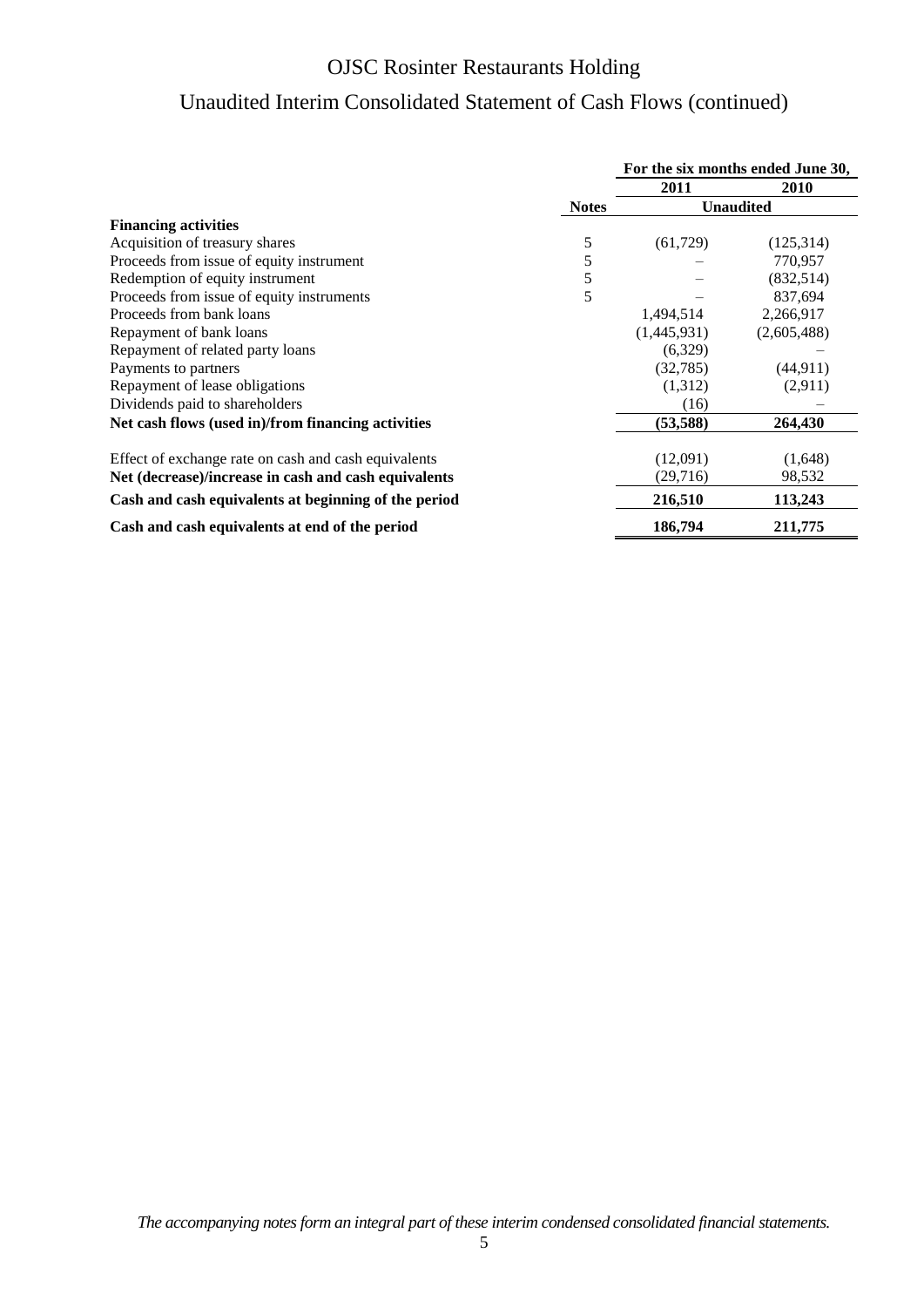# Unaudited Interim Consolidated Statement of Changes in Equity

# for the six months ended June 30, 2011

### *(All amounts are in thousands of Russian Roubles, unless specified otherwise)*

|                                                                  | Attributable to equity holders of the parent entity |                                         |                           |                   |                                     |                                  |              |                                         |                               |
|------------------------------------------------------------------|-----------------------------------------------------|-----------------------------------------|---------------------------|-------------------|-------------------------------------|----------------------------------|--------------|-----------------------------------------|-------------------------------|
|                                                                  | <b>Share</b><br>capital                             | <b>Additional</b><br>paid-in<br>capital | <b>Treasury</b><br>shares | reserves          | Other capital Accumulated<br>losses | <b>Translation</b><br>difference | <b>Total</b> | Non-<br>controlling<br><i>interests</i> | <b>Total</b><br><b>Equity</b> |
| At January 1, 2011, audited                                      | 2,767,015                                           | 2,204,816                               | (355,003)                 | 18,402            | (3,299,433)                         | (52, 439)                        | 1,283,358    | 24,419                                  | 1,307,777                     |
| Net loss for the period                                          |                                                     |                                         |                           |                   | (317,618)                           |                                  | (317,618)    | (3,892)                                 | (321,510)                     |
| Other comprehensive gain for the period                          |                                                     | $\qquad \qquad -$                       |                           | $\qquad \qquad -$ |                                     | (12,019)                         | (12,019)     |                                         | (12,019)                      |
| Total comprehensive loss for the period                          | $\overline{\phantom{0}}$                            | $\overline{\phantom{0}}$                | $\overline{\phantom{0}}$  | $-$               | (317, 618)                          | (12,019)                         | (329, 637)   | (3,892)                                 | (333,529)                     |
| Purchase of treasury shares (Note 5)                             |                                                     | $\qquad \qquad -$                       | (61, 729)                 |                   |                                     |                                  | (61,729)     |                                         | (61, 729)                     |
| Share based payment (Note 14)                                    |                                                     | -                                       |                           | (3,032)           |                                     |                                  | (3,032)      |                                         | (3,032)                       |
| Purchase of non-controlling interest in a<br>subsidiary (Note 4) |                                                     |                                         |                           | —                 | (45, 723)                           |                                  | (45, 723)    | $\overline{\phantom{m}}$                | (45, 723)                     |
| Dividends                                                        |                                                     |                                         |                           |                   |                                     |                                  |              | (16)                                    | (16)                          |
| At June 30, 2011, unaudited                                      | 2,767,015                                           | 2,204,816                               | (416, 732)                | 15,370            | (3,662,774)                         | (64, 458)                        | 843,237      | 20,511                                  | 863,748                       |
| At January 1, 2010, audited                                      | 2,041,569                                           | 1,632,831                               | (212, 628)                |                   | (3,368,687)                         | (30,769)                         | 62,316       | 33,498                                  | 95,814                        |
| Net profit for the period                                        |                                                     |                                         |                           |                   | 116,786                             |                                  | 116,786      | (5,661)                                 | 111,125                       |
| Other comprehensive loss for the period                          |                                                     | $\qquad \qquad -$                       |                           | $\qquad \qquad -$ |                                     | (35, 182)                        | (35, 182)    |                                         | (35, 182)                     |
| Total comprehensive income for the period                        | -                                                   | $\overline{\phantom{0}}$                |                           | $-$               | 116,786                             | (35, 182)                        | 81,604       | (5,661)                                 | 75,943                        |
| Issue of equity instrument (Note 5)                              |                                                     | 770,957                                 |                           |                   |                                     |                                  | 770,957      |                                         | 770,957                       |
| Redemption of equity instrument (Note 5)                         |                                                     | (832, 514)                              |                           |                   |                                     | $\overbrace{\phantom{1232211}}$  | (832, 514)   |                                         | (832, 514)                    |
| Issue of share capital, net of issuance costs                    |                                                     |                                         |                           |                   |                                     |                                  |              |                                         |                               |
| (Note 5)                                                         | 449,283                                             | 388,411                                 |                           |                   |                                     |                                  | 837,694      |                                         | 837,694                       |
| Purchase of treasury shares (Note 5)                             |                                                     | $\overline{\phantom{0}}$                | (125, 314)                |                   |                                     |                                  | (125, 314)   |                                         | (125, 314)                    |
| Share based payment (Note 14)                                    |                                                     |                                         |                           | 4,960             |                                     |                                  | 4,960        |                                         | 4,960                         |
| Dividends                                                        |                                                     |                                         |                           |                   |                                     |                                  |              | (822)                                   | (822)                         |
| At June 30, 2010, unaudited                                      | 2,490,852                                           | 1,959,685                               | (337,942)                 | 4,960             | (3,251,901)                         | (65, 951)                        | 799,703      | 27,015                                  | 826,718                       |

*The accompanying notes form an integral part of these interim condensed consolidated financial statements.*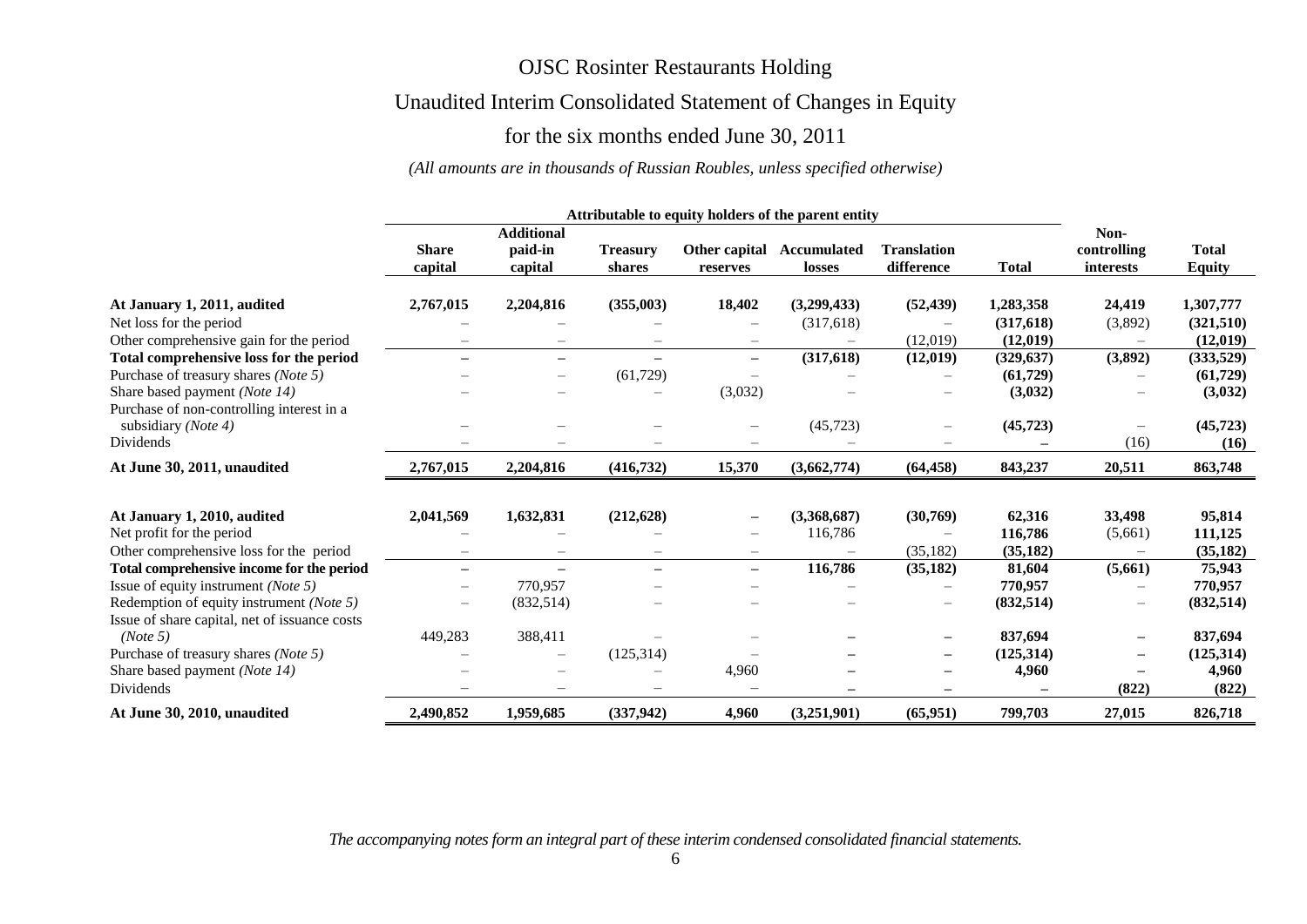### Notes to the Unaudited Interim Condensed Consolidated Financial Statements

for the six months ended June 30, 2011

*(All amounts are in thousands of Russian Roubles, unless specified otherwise)*

#### **1. Corporate Information**

OJSC Rosinter Restaurants Holding (the "Company") was registered as a Russian open joint stock company on May 24, 2004. The registered and headquarter address of the Company is at 7 Dushinskaya str., Moscow, 111024, Russia. As of June 30, 2011, the Company's controlling shareholder was RIG Restaurants Limited, a limited liability company (the "Parent") (formerly known as Rostik Restaurants Limited) incorporated under the laws of Cyprus. RIG Restaurants Limited is under the ultimate control of Mr. Rostislav Ordovsky-Tanaevsky Blanco.

OJSC Rosinter Restaurants Holding and its subsidiaries (the "Group") is the leading casual dining operator in Russia and CIS both by number of restaurants and by revenue. The Group's business is focused on serving the most popular cuisines in Russia: Italian, Japanese, American and local Russian cuisine.

The Group derives its revenues from restaurant business sales and the network of independent franchisees in Moscow and throughout Russia and the CIS, sublease and other services, revenues from canteens and from sales of semi-finished products.

The Interim Condensed Consolidated financial statements of the Company for the six months ended June 30, 2011 were approved for issue by the Board of Directors on September 7, 2011.

The Group derives revenue in the territory of Russia and other CIS countries, Baltic States and other European countries. For the six months ended June 30, 2011 and 2010, the revenues from the Russian market were approximately 87% and 88% of total revenues, respectively. The non-current assets of Group's subsidiaries operating in the Russian market were approximately 87% and 85% of total non-current assets of the Group for the six months ended June 30, 2011 and 2010, respectively. The second largest market was Kazakhstan with 4% and 5% of total revenues for the six months ended June 30, 2011 and 2010, respectively and 4% and 5% of non-current assets at June 30, 2011 and December 31, 2010.

At June 30, 2011 and 2010, the Group employed approximately 7,980 and 7,250 people, respectively.

|                                       | <b>Country of</b>  | June 30, 2011 | <b>December 31, 2010</b> |
|---------------------------------------|--------------------|---------------|--------------------------|
| <b>Entity</b>                         | incorporation      | % Ownership   | % Ownership              |
| Rosinter Restaurants LLC              | Russia             | 100.00%       | 98.70%                   |
| Rosinter Restaurants Novosibirsk LLC  | Russia             | 100.00%       | 100.00%                  |
| <b>Rosinter Restaurants Perm LLC</b>  | Russia             | 51.00%        | 51.00%                   |
| Rosinter Restaurants Ekaterinburg LLC | Russia             | 51.00%        | 51.00%                   |
| Rosinter Restaurants Tatarstan LLC    | Russia             | 51.00%        | 51.00%                   |
| BelRosInter LLC                       | <b>Belarus</b>     | 100.00%       | 100.00%                  |
| <b>Rosinter Almaty LLP</b>            | Kazakhstan         | 90.00%        | 90.00%                   |
| Rosinter Ukraine LLC                  | Ukraine            | 51.00%        | 51.00%                   |
| RIGS Services Limited                 | Cyprus             | 100.00%       | 100.00%                  |
| Rosinter Czech Republic s.r.o.        | The Czech Republic | 100.00%       | 100.00%                  |
| Rosinter Polska Sp. z o.o.            | Poland             | 100.00%       | 100.00%                  |
| Rosinter Hungary Kft                  | Hungary            | 100.00%       | 100.00%                  |

The Company had a controlling ownership interest, directly or indirectly, in the following principal subsidiaries:

During the six months ended June 30, 2011, the Group opened 11 new restaurants and closed 4 restaurants. During the six months ended June 30, 2010, the Group opened 8 new restaurants and closed 8 restaurants. In addition, the Group continues to develop a casual dining restaurant business on a franchise agreement basis. The Group opened 14 and closed 5 franchise restaurants in Moscow city, Moscow region and Russian regions during the six months ended June 30, 2011. The Group opened 10 and closed 4 franchise restaurants in Moscow city, Moscow region and Russian regions during the six months ended June 30, 2010. As of June 30, 2011 and 2010 the Group operated 378 and 356 restaurants respectively.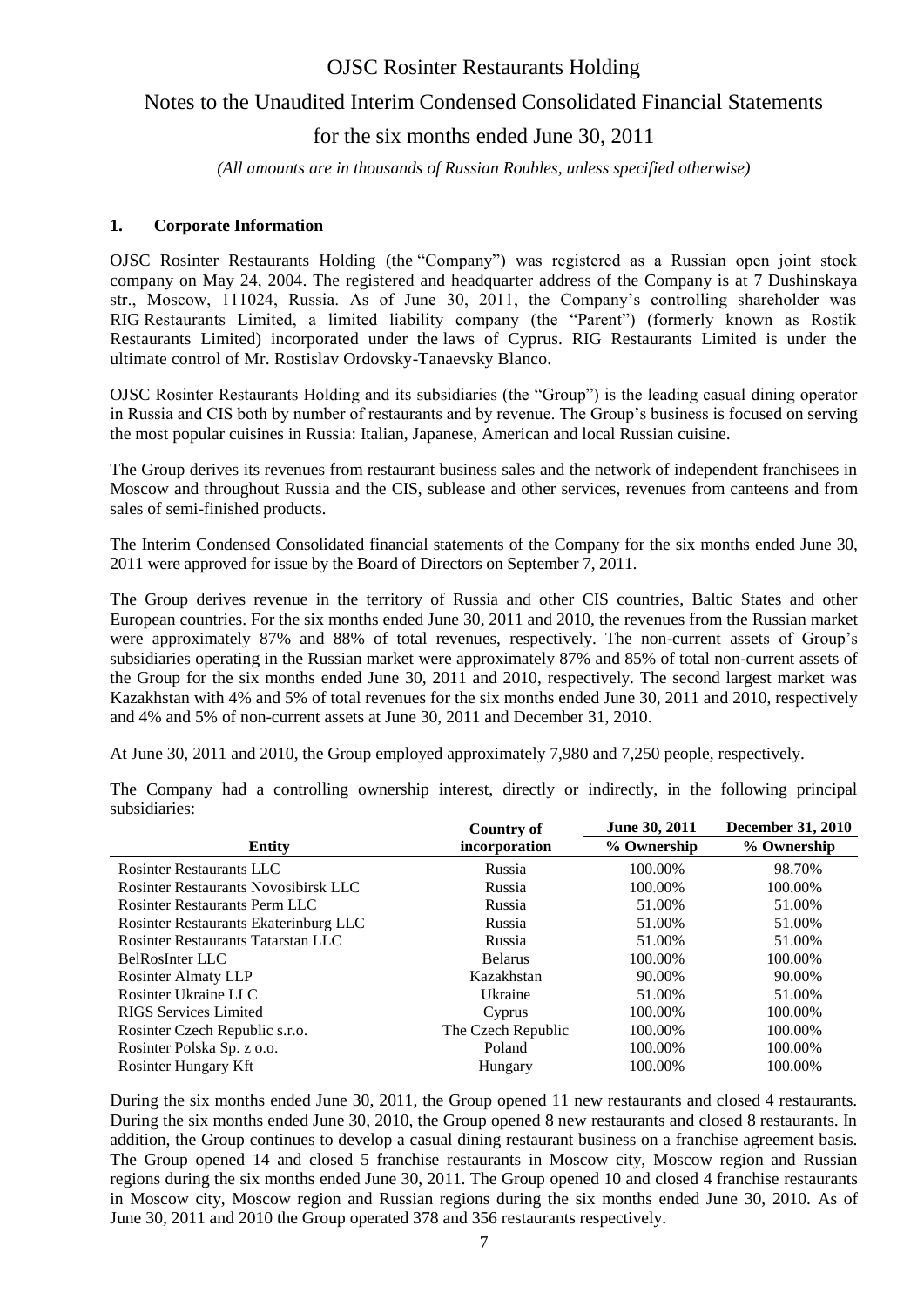### Notes to the Unaudited Interim Condensed Consolidated Financial Statements (continued)

### **2. Basis of Preparation of Financial Statements**

These interim condensed consolidated financial statements for the six months ended June 30, 2011, have been prepared in accordance with International Accounting Standard ("IAS") 34 Interim Financial Reporting. Accordingly, the interim condensed consolidated financial statements do not include all the information and disclosures required in the annual financial statements, and should be read in conjunction with the Group's consolidated financial statements for the year ended December 31, 2010.

### **Going Concern**

These interim condensed consolidated financial statements have been prepared on a going concern basis that contemplates the realisation of assets and satisfaction of liabilities and commitments in the normal course of business.

The Group's current liabilities as of June 30, 2011, of RUR 1,446,944 exceeded its current assets by RUR 483,218. The net current liability position primarily results from trade and other payables in the amount of RUR 1,206,341.

Group management believes that it is appropriate to prepare the financial statements on a going concern basis due to the following:

- $\bullet$ During the six months ended June 30, 2011 and 2010, net cash generated from operations amounted to RUR 420,157 and RUR 194,580, respectively.
- During the six months ended June 30, 2011 the Group repaid RUR 563,379 of long-term loans ahead of schedule and RUR 190,065 of short-term loans in full as they fell due. In June 2011, the Group entered into unsecured long-term and short term loan agreements with UniCredit Bank CJSC in the total amount of RUR 350,000.
- Net loss for the six months ended June 30, 2011 amounted to RUR 321,510 mainly resulted from  $\bullet$ impairment of assets in the amount of RUR 191,082. Increased purchase prices of food and beverage as well as an increase of rent rates and payroll taxes also contributed to the net loss in the first six months of 2011. Negative effect of these factors is addressed by new pricing strategy introduced by the management in order to increase gross profit margin.
- $\bullet$ Management has introduced enhanced operational initiatives designed to improve the Group's liquidity and profitability. Actions implemented include, among others, innovative brand promotions, an improvement in the business economics through savings in labour, food and beverage costs, and an increased franchised component in its new restaurant development plan.

These consolidated financial statements do not include any adjustments relating to the recoverability and classification of recorded asset amounts or to amounts and classification of liabilities that might be necessary if such additional resources are not available and the Group is unable to continue as a going concern.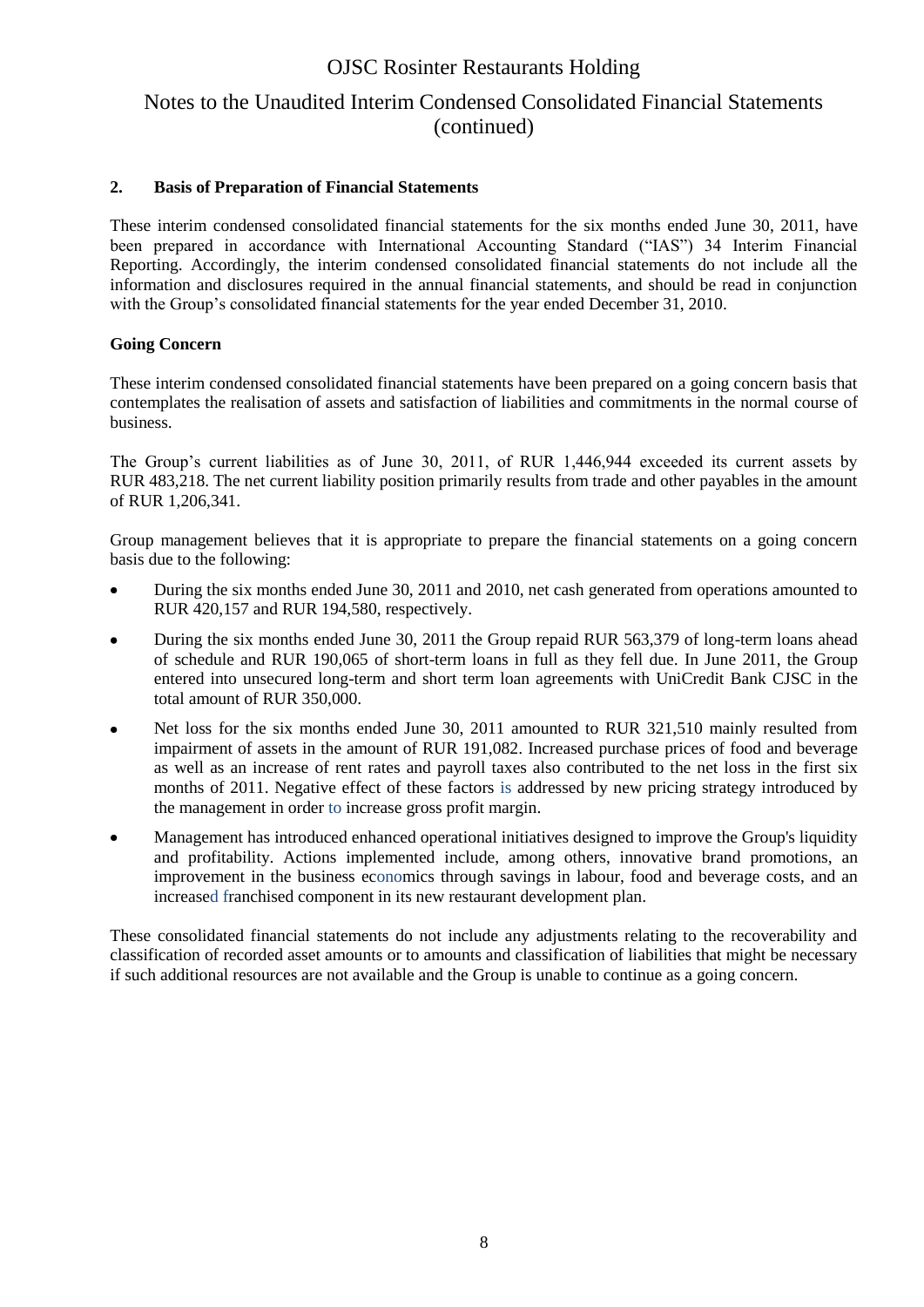## Notes to the Unaudited Interim Condensed Consolidated Financial Statements (continued)

### **2. Basis of Preparation of Financial Statements**

#### **Reclassifications**

The Group has made the reclassifications in the six months ended June 30, 2010 comparative numbers as follows:

#### *Extract from Consolidated Income Statement*

|                                                    | June 30, 2010,<br>as reported | <b>Reclassifications</b> | June 30, 2010,<br>as revised |
|----------------------------------------------------|-------------------------------|--------------------------|------------------------------|
| <b>Revenue</b>                                     | 4,691,904                     |                          | 4,691,904                    |
| Cost of sales $*$                                  | (3,568,300)                   | (12, 472)                | (3,580,772)                  |
| Gross profit                                       | 1,123,604                     | (12, 472)                | 1,111,132                    |
| Selling, general and administrative expenses *,**  | (741,251)                     | 1,158                    | (740,093)                    |
| Start-up expenses for new restaurants              | (24, 628)                     |                          | (24, 628)                    |
| Allowance for impairment of advances paid, taxes   |                               |                          |                              |
| recoverable and receivables *                      | (450)                         | 450                      |                              |
| Other gains                                        | 20,498                        |                          | 20.498                       |
| Other losses**                                     | (89,219)                      | 10,864                   | (78, 355)                    |
| Profit from operating activities before impairment | 288,554                       |                          | 288,554                      |

The Group reclassified sublease services cost from selling, general and administrative expenses to cost of sales in the amount of RUR 12,472, as by nature these expenses fully relate to sublease operations and match the revenue from sublease services. The Group also reclassified property tax attributable to restaurant equipment from selling, general and administrative expenses to cost of sales, and included Allowance for impairment of advances paid, taxes recoverable and receivables to selling, general and administrative expenses.

\*\* The Group reclassified the receivables written off from other losses to selling, general and administrative expenses as Allowance for impairment of advances paid, taxes recoverable and receivables.

The Group has made certain reclassifications in the statement of cash flow and statement of changes in equity for the six months ended June 30, 2010.

#### **Changes in Accounting Estimates**

The Group considers charges utensils, paper goods and other items ("rotables") as low value items which shall be immediately expensed to profit and loss since January 1, 2011. The expenses related to this change in estimation amounted to RUR 36,103 (RUR 36,528, if this change had been applied in the same period of last year).

#### **New Standards, Interpretations and Amendments, thereof Adopted by the Group**

The accounting policies adopted in the preparation of the interim condensed consolidated financial statements are consistent with those followed in the preparation of the Group's consolidated financial statements for the year ended December 31, 2010, except for the adoption of new standards and interpretations as of January 1, 2011, noted below:

- IAS 24 (revised) *Related Party Transactions (Amendment)*  $\bullet$
- Amendment to IAS 32 *Financial Instruments: Presentation*  $\bullet$
- Amendments to IFRIC 14 *Prepayments of a Minimum Funding Requirement*  $\bullet$
- Amendments to standards following May 2010 improvements to IFRS project:  $\bullet$ 
	- $\equiv$ IFRS 3 *Business Combinations*;
	- $\frac{1}{2}$ IFRS 7 *Financial Instruments — Disclosures;*
	- IAS 1 *Presentation of Financial Statement;*
	- IAS 34 *Interim Financial Statements;* $\overline{\phantom{0}}$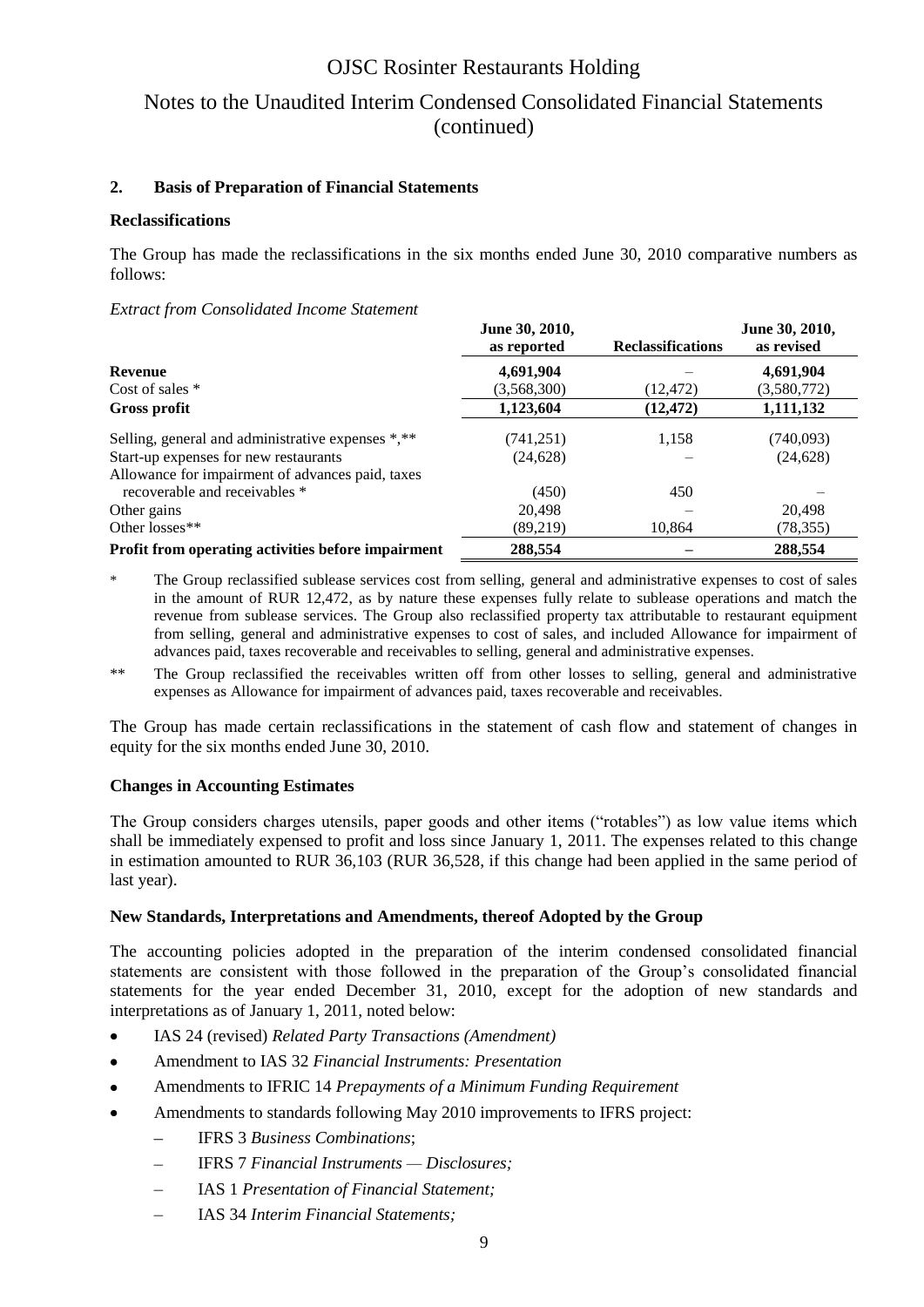### Notes to the Unaudited Interim Condensed Consolidated Financial Statements (continued)

### **2. Basis of Preparation of Financial Statements (continued)**

### **New Standards, Interpretations and Amendments, thereof Adopted by the Group (continued)**

- IAS 27 *Consolidated and Separate Financial Statements;*  $\equiv$
- IFRIC 13 *Customer Loyalty Programmes.*

The Group has not early adopted any other standard, interpretation or amendment that has been issued but is not yet effective.

### **3. Property and Equipment**

During the six months ended June 30, 2011 and 2010, the Group acquired assets with a cost of RUR 241,293 and RUR 111,814, respectively. Assets with a net book value of RUR 80,754 and RUR 32,205 were disposed of by the Group during the six months ended June 30, 2011 and 2010, respectively, resulting in a net loss on disposal of RUR 70,462 and RUR 25,754, respectively.

The Group has several finance lease contracts for motor vehicles and computer equipment. The carrying value of the leased assets as of June 30, 2011 and 2010 amounted to RUR 12,838 and RUR 14,166, respectively.

The Group recognised impairment losses of property and equipment for the six months ended June 30, 2011 in the amount of RUR 167,568, as the recoverable amount of these assets is nil at the same date. During the six months ended June 30, 2010 the Group reversed accumulated impairment losses of property and equipment in the amount of RUR 4,363. Impairment losses were identified as a result of the testing at the level of restaurants (cash generating units). The recoverable amount of a cash generating unit has been determined based on a value in use calculation using net cash flows from financial budgets approved by key management covering the period of useful life of up to 10 years of the main asset of each cash generating unit. The cash flow projections were discounted at the rate of 12% in Russian Rouble nominal terms for June 30, 2011 and 2010. The calculation of discount rate was based on Group's cost of financing. Recognised impairment losses of property and equipment relate to loss-making restaurants. The accumulated impairment loss of property and equipment amounted to RUR 229,614 and RUR 112,819 as of June 30, 2011 and 2010, respectively.

### **4. Related Parties Disclosures**

In accordance with IAS 24 *Related Party Disclosures* parties are considered to be related if one party has the ability to control the other party or exercise significant influence over the other party in making financial or operational decisions. In considering each possible related party relationship, attention is directed to the substance of the relationship, not merely the legal form.

Related parties may enter into transactions which unrelated parties might not, and transactions between related parties may not be effected on the same terms, conditions and amounts as transactions between unrelated parties.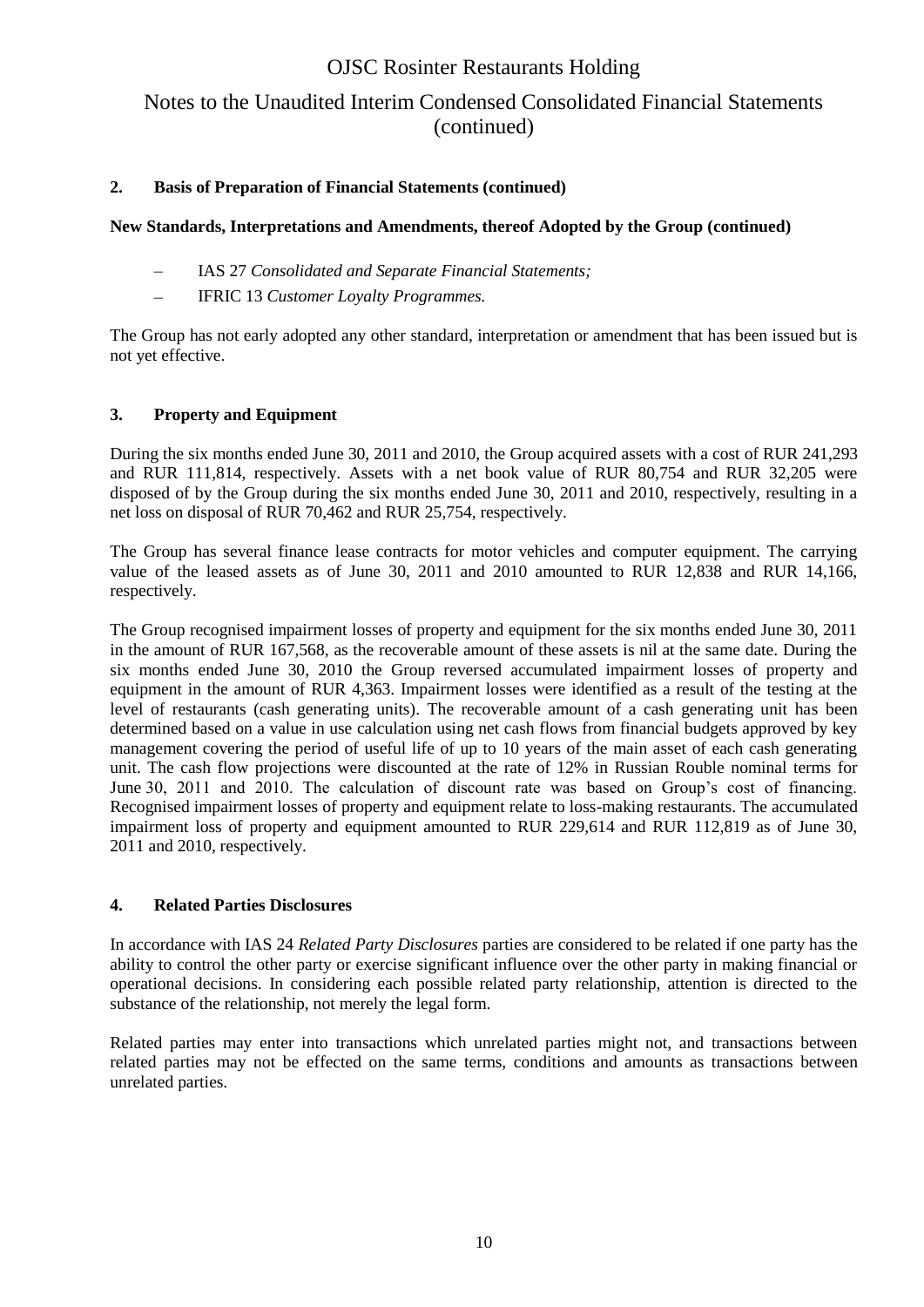## Notes to the Unaudited Interim Condensed Consolidated Financial Statements (continued)

### **4. Related Parties Disclosures (continued)**

Short-term loans receivable from/payable to related parties consisted of the following as of June 30:

|                                   |                           | Short-term loans receivable<br>from related parties |                      |                         | Short-term loans payable<br>to related parties |
|-----------------------------------|---------------------------|-----------------------------------------------------|----------------------|-------------------------|------------------------------------------------|
| <b>Related Parties</b>            | Nature of<br>relationship | <b>June 30,</b><br>2011                             | December 31,<br>2010 | <b>June 30,</b><br>2011 | December 31,<br><b>2010</b>                    |
|                                   |                           | <b>Unaudited</b>                                    | <b>Audited</b>       | <b>Unaudited</b>        | <b>Audited</b>                                 |
|                                   | Entity under              |                                                     |                      |                         |                                                |
| Hodler Finance S.A.(1)            | common control            | 70.190                                              |                      |                         |                                                |
| Rostik Investment Group Inc.(2)   | (EUCC)                    | 10,000                                              | 10,000               |                         |                                                |
| Other EUCC                        |                           | 2,378                                               | 2,576                |                         | 7,253                                          |
| Total short-term loans receivable |                           |                                                     |                      |                         |                                                |
| from/payable to related parties   |                           | 82,568                                              | 12.576               |                         | 7.253                                          |

- (1) On April 22, 2010 the Group issued an unsecured loan to Hodler Finance S.A. in the amount of 2,500 thousand US dollars (RUR 70,190 at the exchange rate at June 30, 2011) bearing interest of 8.75% and maturing in 2012.
- (2) On December 24, 2007, the Group provided Rostik Investment Group Inc. with an unsecured rouble denominated loan in the total amount of RUR 68,750, bearing interest of 14.00% per annum. During 2010 the loan was partially repaid. In August 2010, the loan agreement was renewed with the interest rate of 10.00% per annum and due date of December 31, 2011.

Long-term loans receivable from/payable to related parties were the following as of June 30:

|                                                                     |                           | Long-term loans receivable<br>from related parties |                             | to related parties      | Long-term loans payable     |
|---------------------------------------------------------------------|---------------------------|----------------------------------------------------|-----------------------------|-------------------------|-----------------------------|
| <b>Related Parties</b>                                              | Nature of<br>relationship | <b>June 30,</b><br>2011                            | <b>December</b><br>31, 2010 | <b>June 30,</b><br>2011 | <b>December</b><br>31, 2010 |
|                                                                     |                           | <b>Unaudited</b>                                   | <b>Audited</b>              | <b>Unaudited</b>        | <b>Audited</b>              |
| Rosworth Investments Limited (3)<br>Hodler Finance S.A.(1)          | Joint Venture<br>(EUCC)   | 73.149                                             | 64,918<br>76,192            |                         |                             |
| Total long-term loans receivable<br>from/payable to related parties |                           | 73,149                                             | 141.110                     |                         |                             |

(3) During 2008-2011 the Group issued a number of unsecured loans to Rosworth Investments Limited in the total nominal amount of 4,460 thousand US dollars (RUR 125,218 at the exchange rate at June 30, 2011) bearing interest of USD LIBOR 3M plus 1% per month and maturing in 2017. The outstanding balances at amortised cost were RUR 73,149 and RUR 64,918 as of June 30, 2011 and December 31, 2010, respectively.

As of December 31, 2010 and June 30, 2011 long-term and short-term loans and accounts receivable from related parties were neither past due nor impaired.

As of June 30, 2011 long-term accounts receivable from related parties consisted of receivables from the sale of equipment to TransCorpRate LLC in the amount of RUR 4,343.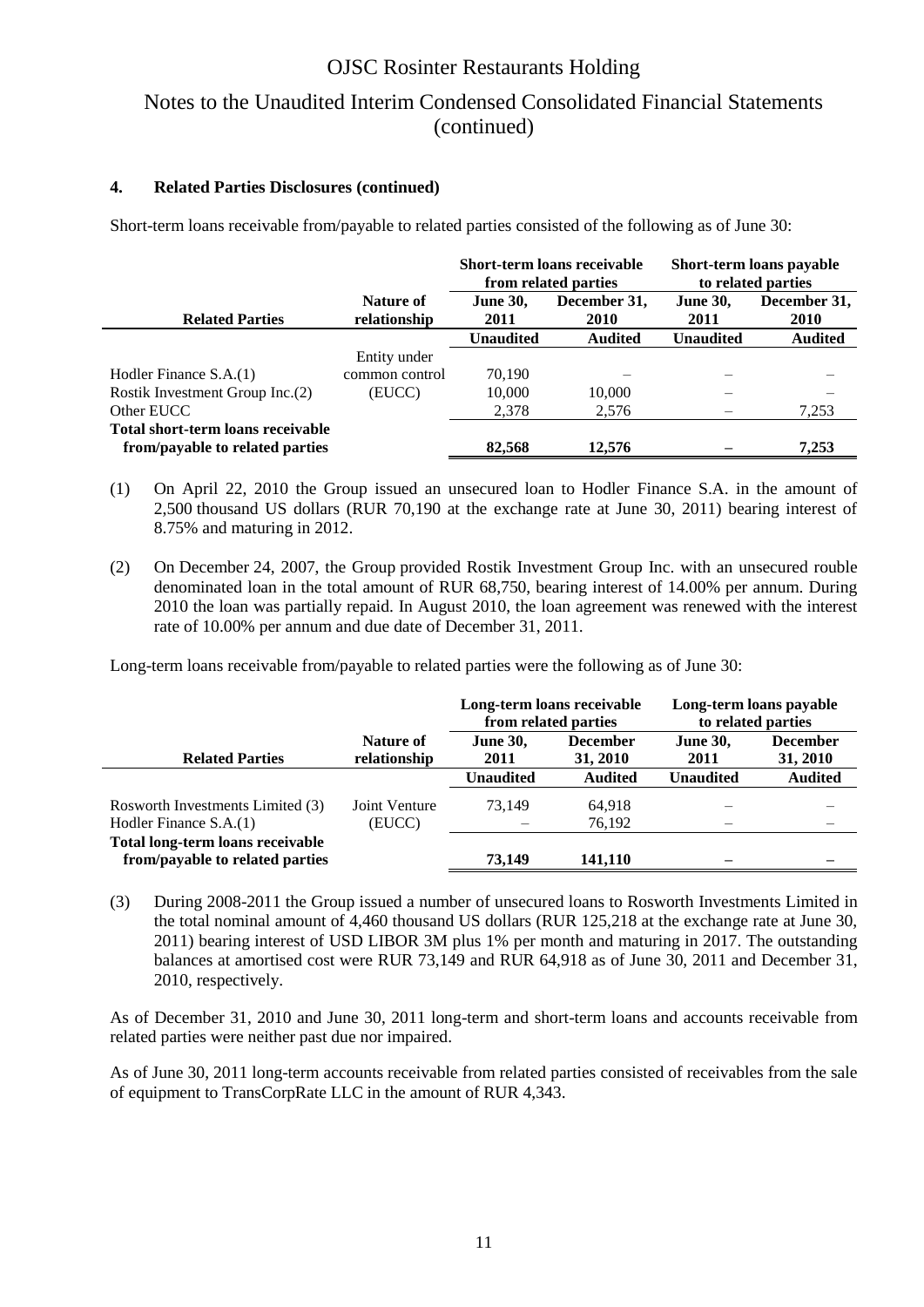## Notes to the Unaudited Interim Condensed Consolidated Financial Statements (continued)

### **4. Related Parties Disclosures (continued)**

Short-term accounts receivable from/payable to related parties consisted of the following as of June 30:

|                                  |                | <b>Receivables from</b> |                 | <b>Payables</b>  |                    |  |
|----------------------------------|----------------|-------------------------|-----------------|------------------|--------------------|--|
|                                  |                |                         | related parties |                  | to related parties |  |
|                                  | Nature of      | <b>June 30,</b>         | December 31,    | <b>June 30,</b>  | December 31,       |  |
| <b>Related Parties</b>           | relationship   | 2011                    | 2010            | 2011             | 2010               |  |
|                                  |                | <b>Unaudited</b>        | <b>Audited</b>  | <b>Unaudited</b> | <b>Audited</b>     |  |
| Rostik Investment Group Inc. (4) | <b>EUCC</b>    | 26,190                  | 69,064          |                  | 1,213              |  |
| RIG Restaurant Limited (5)       | Parent company | 14,235                  | 15,131          |                  |                    |  |
| Brava LLC $(6)$                  | Joint Venture  | 5,781                   | 19.192          | 909              | 1,847              |  |
| RosCorp LLC (7)                  | <b>EUCC</b>    | 2,330                   |                 |                  | 452                |  |
| TransCorpRate LLC (8)            | <b>EUCC</b>    | 2,202                   |                 |                  |                    |  |
| Loyalty Partners Vostok LLC (9)  | <b>EUCC</b>    |                         |                 | 9.107            | 4,573              |  |
| Chicken Factory LLC (10)         | <b>EUCC</b>    |                         |                 | 11,314           |                    |  |
| Other EUCC                       |                | 4,612                   | 5,747           | 11,673           | 13,667             |  |
| Total receivable from / payable  |                |                         |                 |                  |                    |  |
| to related parties               |                | 55,350                  | 109.139         | 33,010           | 21,752             |  |

- (4) The outstanding receivable balance as of June 30, 2011 and December 31, 2010 represents management and financial advisory services provided by the Group to Rostik Investment Group Inc. The outstanding payable balance as of June 30, 2011 and December 31, 2010 comprises rent payable and interest payable.
- (5) The outstanding receivable balance as of June 30, 2011 and December 31, 2010, results from operating expenses and IPO expenses paid by the Group on behalf of RIG Restaurants Limited.
- (6) The outstanding receivable balance as of June 30, 2011 and December 31, 2010 represents catering, management and other services provided in accordance with agreements between the Group and Brava LLC, the Russian subsidiary of the Group's joint venture with Costa Limited. The outstanding payable balance as of June 30, 2011 and December 31, 2010 represents royalty and other services provided by Brava LLC to the Group.
- (7) The outstanding balances as of June 30, 2011 and December 31, 2010 represent advances for rent, transport and utility services provided by RosCorp LLC to the Group.
- (8) The outstanding balance as of June 30, 2011 represents receivables from the sale of equipment to TransCorpRate LLC
- (9) The outstanding payable balance to Loyalty Partners Vostok LLC represents services related to the "Malina" customer loyalty program provided to the Group. The ultimate controlling shareholder holds director position in Loyalty Partners Vostok LLC.
- (10) The outstanding payable balance as of June 30, 2011 represents purchase of goods from Chicken Factory LLC.

As of February 8, 2011 the Group acquired the remaining 1.3% interest in its subsidiary Rosinter Restaurant LLC from Rostik International S.A., an entity under common control, for the total consideration of 1,600 thousand US dollars (RUR 45,723 at the exchange rate at February 8, 2011). This amount was directly recognised in equity.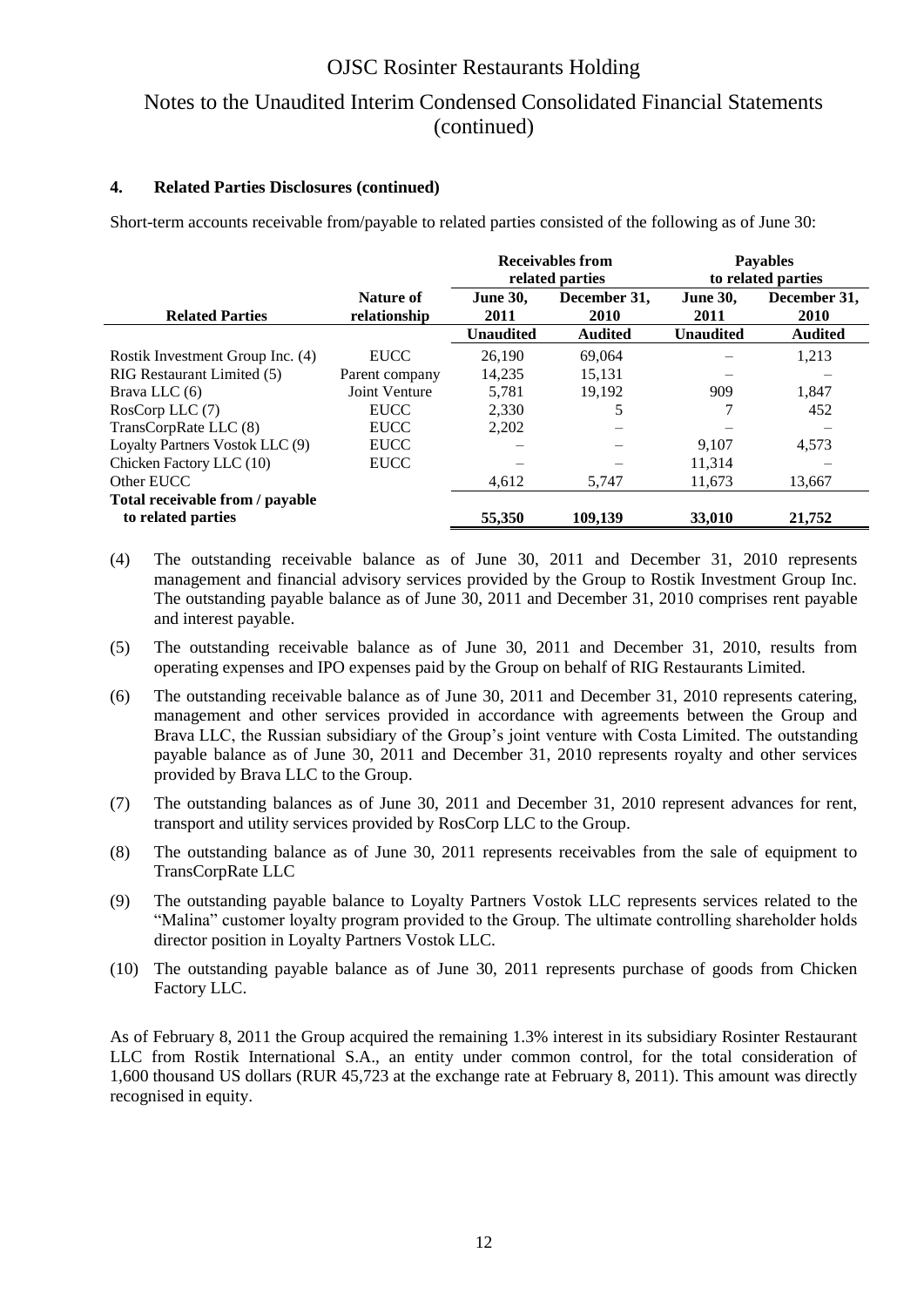## Notes to the Unaudited Interim Condensed Consolidated Financial Statements (continued)

#### **4. Related Parties Disclosures (continued)**

Transactions with related parties were as follows for the six months ended June 30, 2010:

|                                       |                | <b>Revenue</b> |                  |                 |                 |
|---------------------------------------|----------------|----------------|------------------|-----------------|-----------------|
|                                       | Nature of      | and other      |                  | <b>Interest</b> | <b>Interest</b> |
| <b>Related Parties</b>                | relationship   | gains          | <b>Purchases</b> | income          | expense         |
|                                       |                |                | <b>Unaudited</b> |                 |                 |
| Omsk OSR Network LLC (11)             | <b>EUCC</b>    | 11,333         |                  |                 |                 |
| National QSR Network LLC (11)         | <b>EUCC</b>    | 10.874         |                  |                 |                 |
| Russian Caramel Restaurants LLC (12)  | <b>EUCC</b>    | 9,292          |                  |                 |                 |
| Brava LLC $(6)$                       | Joint Venture  | 6,362          | 3,970            |                 |                 |
| RIG Restaurant Limited (5)            | Parent company |                | 63.181           | 8               |                 |
| Omsk Caramel Restaurants LLC (12)     | <b>EUCC</b>    | 3,250          |                  |                 |                 |
| Roskorp LLC (7)                       | <b>EUCC</b>    | 1.101          | 69,396           |                 |                 |
| Rostik Aero LLC (13)                  | <b>EUCC</b>    | 156            | 8,026            |                 |                 |
| Rosworth Investment Limited (3)       | Joint Venture  |                |                  | 379             | 15,996          |
| Rostik Investment Group Inc. $(1, 4)$ | <b>EUCC</b>    |                | 12,304           | 6,610           |                 |
| Other EUCC                            |                | 12,272         | 23,384           | 7,610           | 1,612           |
| <b>Total</b>                          |                | 54,640         | 180,263          | 14,607          | 17,608          |

Transactions with related parties were as follows for the six months ended June 30, 2011:

| <b>Related Parties</b>                | Nature of<br>relationship | Revenue and<br>other<br>gains/(losses) | <b>Purchases</b> | <b>Interest</b><br>income | <b>Interest</b><br>expense |
|---------------------------------------|---------------------------|----------------------------------------|------------------|---------------------------|----------------------------|
|                                       |                           |                                        | <b>Unaudited</b> |                           |                            |
| Brava LLC $(6)$                       | Joint venture             | 5,687                                  | 8,969            |                           |                            |
| Loyalty Partners Vostok LLC (9)       | <b>EUCC</b>               | 5,349                                  |                  |                           |                            |
| Chicken Factory LLC (10)              | <b>EUCC</b>               | 2.930                                  | 31               |                           |                            |
| RosCorp LLC (7)                       | <b>EUCC</b>               | 1.321                                  | 65,110           |                           |                            |
| Rostik Aero LLC (13)                  | <b>EUCC</b>               |                                        | 6.482            |                           |                            |
| Rostik Investment Group Inc. $(1, 4)$ | <b>EUCC</b>               |                                        | 6.604            | 5,323                     |                            |
| Hodler Finance S.A. (2)               | <b>EUCC</b>               |                                        |                  | 3.086                     |                            |
| Rosworth Investments Limited (3)      | Joint Venture             |                                        |                  | 738                       | 6,431                      |
| TransCorpRate LLC (8)                 | <b>EUCC</b>               | (16,609)                               |                  | 186                       | 2,155                      |
| Other EUCC                            |                           | 2,986                                  | 24,303           |                           |                            |
| <b>Total</b>                          |                           | 1,664                                  | 111,499          | 9,333                     | 8,586                      |

- (11) During the six months ended June 30, 2010, the Group rendered management, consulting and accounting services and sold semi-finished product to Omsk QSR Network LLC and National QSR Network LLC.
- (12) During the six months ended June 30, 2010, the Group rendered rent, management and accounting services to Russian Caramel Restaurants LLC and Omsk Caramel Restaurants LLC. As of December 31, 2010 these entities were excluded from EUCC and were classified as unrelated third parties.
- (13) During the six months ended June 30, 2011 and 2010, Rostik Aero LLC provided the Group with premises for fees.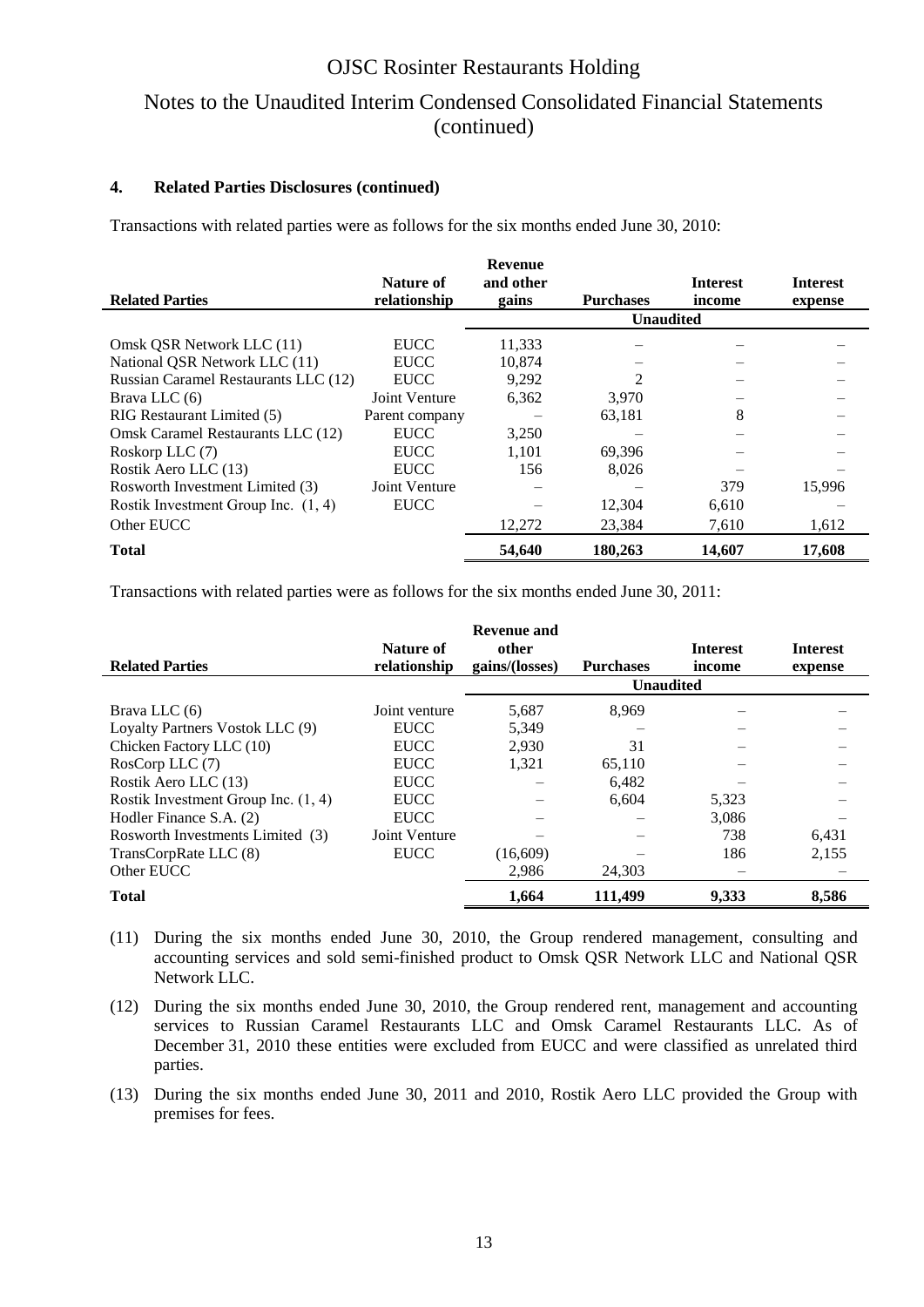### Notes to the Unaudited Interim Condensed Consolidated Financial Statements (continued)

### **4. Related Parties Disclosures (continued)**

#### *Compensation to Key Management Personnel*

Key management personnel totalled 11 and 12 persons as at June 30, 2011 and 2010, respectively. Total compensation to key management personnel, including social taxes, was recorded in general and administrative expenses and consisted of the following for the six months ended:

|                     |                  | For the six months ended June 30, |  |
|---------------------|------------------|-----------------------------------|--|
|                     | 2011             | <b>2010</b>                       |  |
|                     | <b>Unaudited</b> |                                   |  |
| Salary              | 30,331           | 37,925                            |  |
| Performance bonuses | 1,187            | 11,129                            |  |
|                     | 31,518           | 49,054                            |  |

The Group's contributions relating to social taxes for key management personnel amounted to RUR 1,892 and RUR 1,114 during the six months ended June 30, 2011 and 2010, respectively.

#### **5. Share Capital**

#### *Share Capital*

The authorised, issued and fully paid share capital of the Company as of June 30, 2011 and December 31, 2010 comprised 16,305,334 shares. The nominal par value of each ordinary share is 169.70 Russian Roubles.

On February 11, 2010, the Group announced a secondary offering (the "Offering") of the Company's ordinary shares to be completed in two steps. In the first step of the offering, RIG Restaurants Limited, the Parent, placed 2,619,048 shares of the Company at 10.5 US dollars (316.23 Russian Roubles at exchange rate at February 17, 2010, when Offering price was announced) per share for a total offer size of 27,500 thousand US dollars (RUR 828,234 at exchange rate at February 17, 2010), before fees and expenses.

The Parent provided the Group with a loan in the amount of 26,196 thousand US dollars (RUR 770,957 at exchange rates at the dates of cash receipt). According to the loan agreement the Group was entitled to repay this loan by delivering 2,619,048 own shares or in cash. The Group recognised this loan as an equity instrument with an embedded call option on own shares. The Group measured the embedded option at fair value through profit or loss. In June 2010 the Group repaid the loan in cash.

On May 25, 2010, during the second step of the offering, the Company issued 4,274,877 new shares for open subscription (the "Subscription") at the price of 10.5 US dollars (RUR 324.19 at exchange rate at May 25, 2010).

On August 5, 2010 the Company successfully completed the Subscription and Offering having placed 4,274,877 shares for a fully paid consideration of RUR 1,402,488. During the Offering, on July 7, 2010 the Group bought back 52,224 shares at a price of 326.68 Russian Roubles for a consideration of RUR 17,061.

All the expenses of the Parent and the Company directly attributable to the Offering in the amount of RUR 43,500 were netted with the proceeds from the Offering in equity. Net proceeds from the Offering amounted to RUR 1,341,927.

On December 27, 2007, the Group bought back 146,970 shares from the Parent at a price of RUR 1,446.74 for the amount of RUR 212,628. On March 12, 2010, the Group bought back 400,000 shares from the Parent at a price of RUR 313.28 for the amount of RUR 125,314. On April 4, 2011, the Group bought back 101,209 shares at a price of RUR 609.92 for the amount of RUR 61,729. As at June 30, 2011 total quantity and value of treasury shares of the Company held by the Group were 700,403 and RUR 416,732 respectively.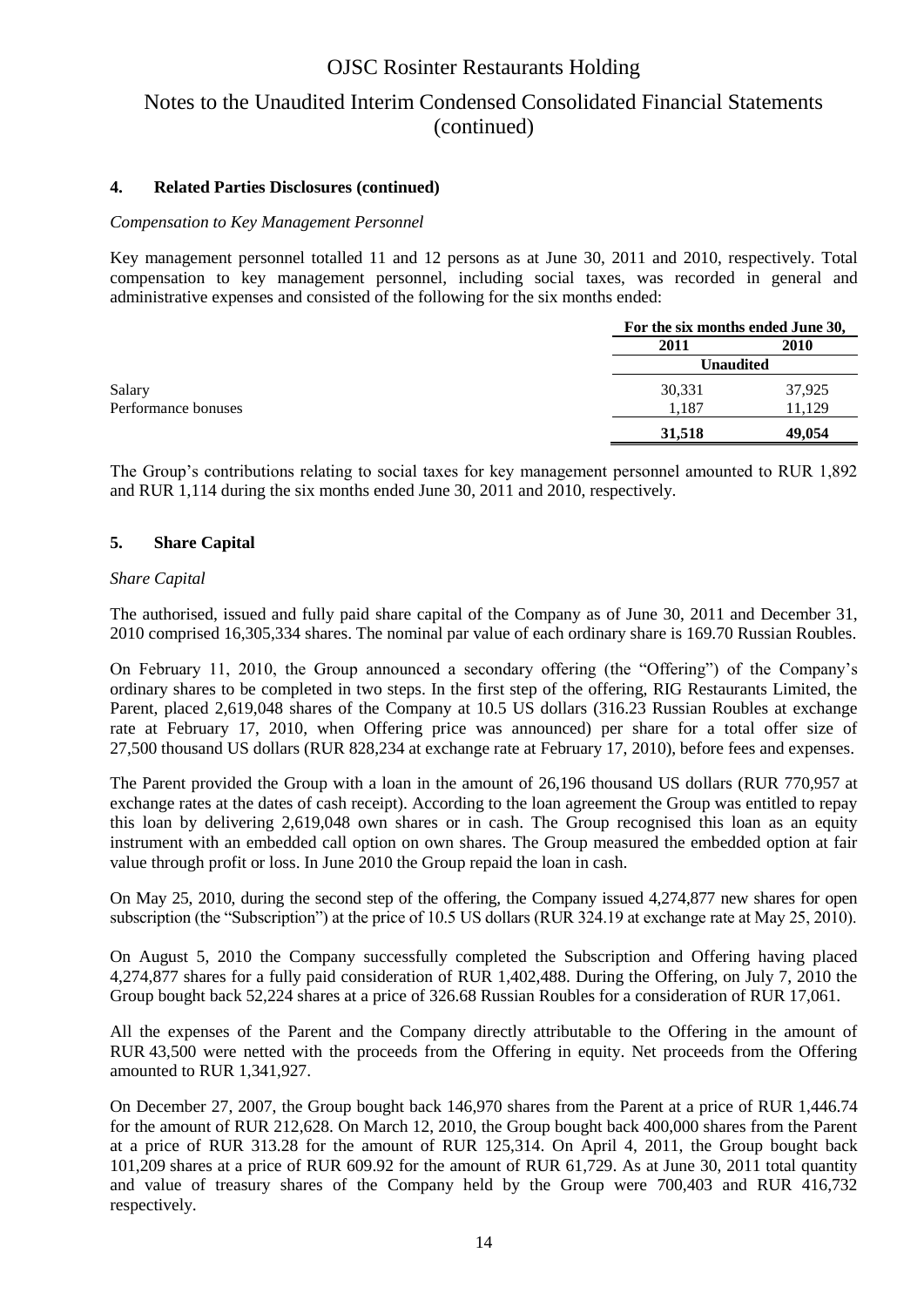### Notes to the Unaudited Interim Condensed Consolidated Financial Statements (continued)

### **6. Earnings per Share**

Earnings per share were calculated by dividing the net loss attributable to ordinary shareholders by the weighted average number of ordinary shares outstanding during the period.

|                                                                           | For the six months ended June 30, |            |
|---------------------------------------------------------------------------|-----------------------------------|------------|
|                                                                           | 2011                              | 2010       |
|                                                                           | <b>Unaudited</b>                  |            |
| Net (loss)/income attributable to equity holders of the Company           | (317,618)                         | 116.786    |
| Weighted average number of ordinary shares outstanding                    | 15,656,933                        | 11,894,948 |
| (Losses)/earnings per share attributable to equity holders of the Parent, |                                   |            |
| basic and diluted (Russian Roubles)                                       | (20.29)                           | 9.82       |

The company has no potentially dilutive ordinary shares; therefore, the diluted (losses)/earnings per share equal basic (losses)/earnings per share.

### **7. Long-Term Debt**

Long-term debt, at amortized cost, was as follows:

|                                         | June 30, 2011,<br>unaudited | December 31,<br>2010,<br>audited |
|-----------------------------------------|-----------------------------|----------------------------------|
| Sberbank of Russia OJSC                 | 700,000                     | 550,000                          |
| Raiffeisenbank CJSC                     | 500,000                     | 617,752                          |
| UniCredit Bank CJSC                     | 200,000                     |                                  |
| Other long-term debts                   | 5,747                       | 3,678                            |
|                                         | 1,405,747                   | 1,171,430                        |
| Less: current portion ( <i>Note 8</i> ) |                             | (85, 721)                        |
| <b>Total long-term debt</b>             | 1,405,747                   | 1,085,709                        |

#### **Sberbank of Russia OJSC**

On June 3, 2009, the Group entered into a loan agreement with Sberbank of Russia, OJSC in the amount of RUR 950,000, bearing interest of 18.50%, 11.75% (since June, 2010) per annum and maturing in June 2012. As of December 31, 2010 the outstanding balance of the loan amounted to RUR 450,000. This credit facility was fully repaid in January 2011 ahead of schedule.

On December 24, 2010, the Group entered into a new credit facility agreement in the amount of RUR 700,000, bearing interest of 8.75% per annum and maturing in December 2013. As of December 31, 2010 the outstanding and unutilised balances of the loan amounted to RUR 100,000 and RUR 600,000, respectively. As of June 30, 2011 the outstanding balance of the credit facility amounted to RUR 700,000.

#### **Raiffeisenbank CJSC**

In November 2009, the Group entered into a credit facility agreement in the amount of 5,000 thousand US dollars (RUR 152,385 at the exchange rate at December 31, 2010), bearing interest of LIBOR plus 8.50% per annum and maturing in May 2012. As of December 31, 2010 the outstanding balance of the loan amounted to RUR 117,752. As of December 31, 2010 the current portion of this credit facility amounted to RUR 83,119. This credit facility was fully repaid in February 2011 ahead of schedule.

On November 22, 2010 the Group entered into a new credit facility agreement with Raiffeisenbank, CJSC in the amount of RUR 500,000, maturing in November 2012 with possibility of prolongation up to November 2013, bearing interest of Mosprime 1M plus 4.50 % per annum. As of June 30, 2011 the outstanding balance of the loan amounted to RUR 500,000.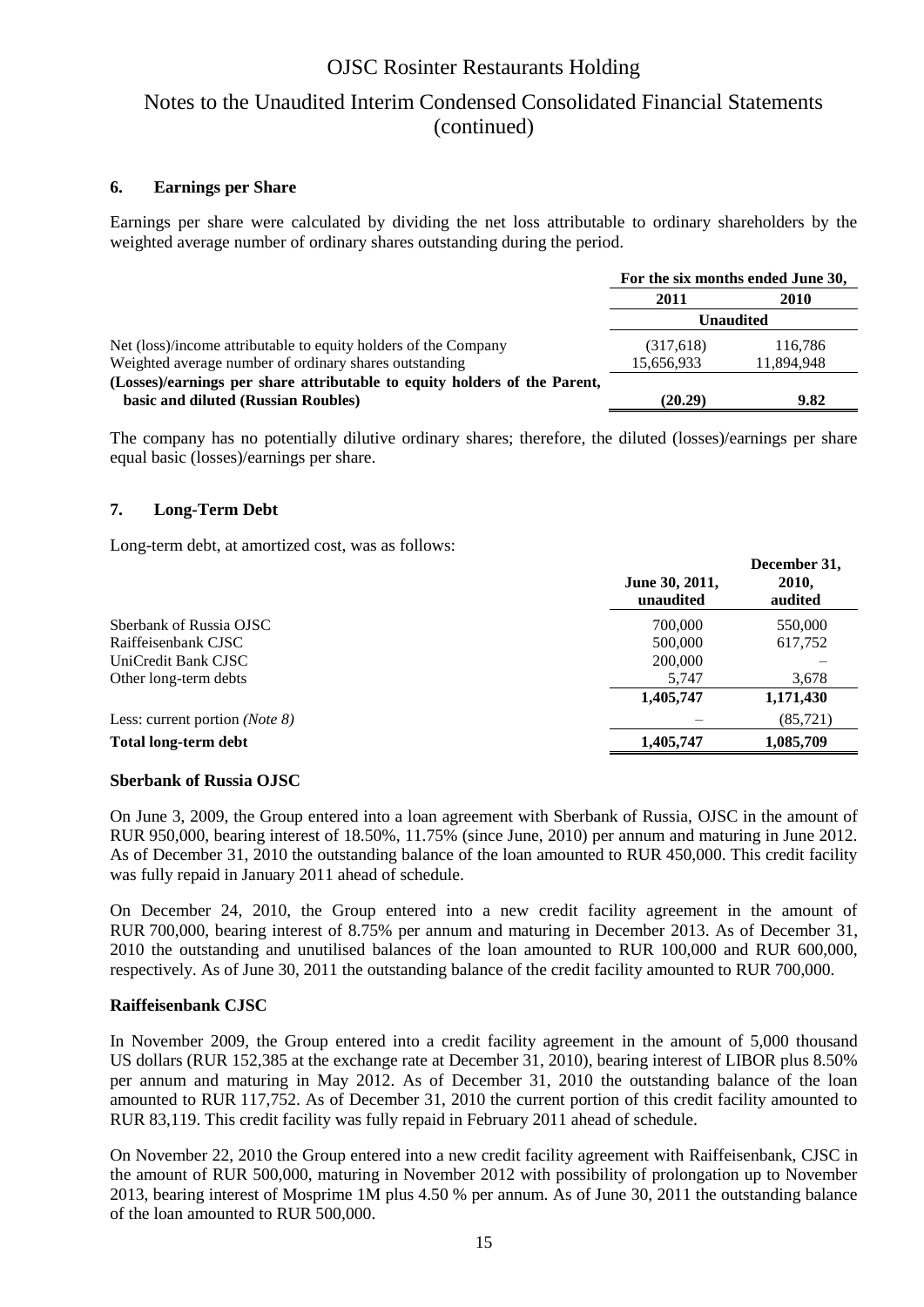### Notes to the Unaudited Interim Condensed Consolidated Financial Statements (continued)

### **7. Long-Term Debt (continued)**

### **UniCredit Bank CJSC**

On June 15, 2011 the Group entered into an unsecured loan agreement with credit limit in the amount of RUR 250,000, bearing interest of 8.85% per annum and maturing in June 2014. As of June 30, 2011 the outstanding balance of the loan amounted to RUR 200,000.

### **8. Short-Term Debt**

Short-term debt, at amortized cost, was as follows:

|                                                    | June 30, 2011,<br>unaudited | December 31,<br>2010,<br>audited |
|----------------------------------------------------|-----------------------------|----------------------------------|
| UniCredit Bank CJSC                                |                             | 180,000                          |
| Sberbank of Russia OJSC                            |                             | 10,000                           |
| Other short-term debt                              |                             | 65                               |
|                                                    |                             | 190,065                          |
| Current portion of long-term debt ( <i>Note</i> 7) |                             | 85,721                           |
| <b>Total short-term debt</b>                       |                             | 275,786                          |

### **UniCredit Bank CJSC**

In April 2010, the Group obtained a credit facility in the amount of RUR 240,000, bearing interest of 10.00% per annum and maturing in April 2011. As of December 31, 2010, the unutilised balance of the credit facility amounted to RUR 60,000. During the six months ended June 30, 2011 this credit facility was fully repaid.

#### **Sberbank of Russia OJSC**

In 2008, the Group entered into a number of credit facility agreements within the limit of the General Agreement. During 2009 - 2010, the credit facility agreements were renewed within the same limit and finally maturing in February 2011. In January 2011 the debt was fully repaid.

#### **9. Revenue**

Revenue for the six months ended June 30 consisted of the following:

|                                                | For the six months ended June 30, |           |  |
|------------------------------------------------|-----------------------------------|-----------|--|
|                                                | 2011                              | 2010      |  |
|                                                | <b>Unaudited</b>                  |           |  |
| Revenue from restaurants                       | 4,748,125                         | 4,312,105 |  |
| Franchise revenue                              | 158,866                           | 127,255   |  |
| Revenue from canteens                          | 80,338                            | 122,320   |  |
| Sublease services                              | 49.857                            | 70,562    |  |
| Sales of semi-finished products to franchisees | 11.711                            | 37,111    |  |
| Other services                                 | 20,598                            | 22,551    |  |
| <b>Total revenue</b>                           | 5,069,495                         | 4,691,904 |  |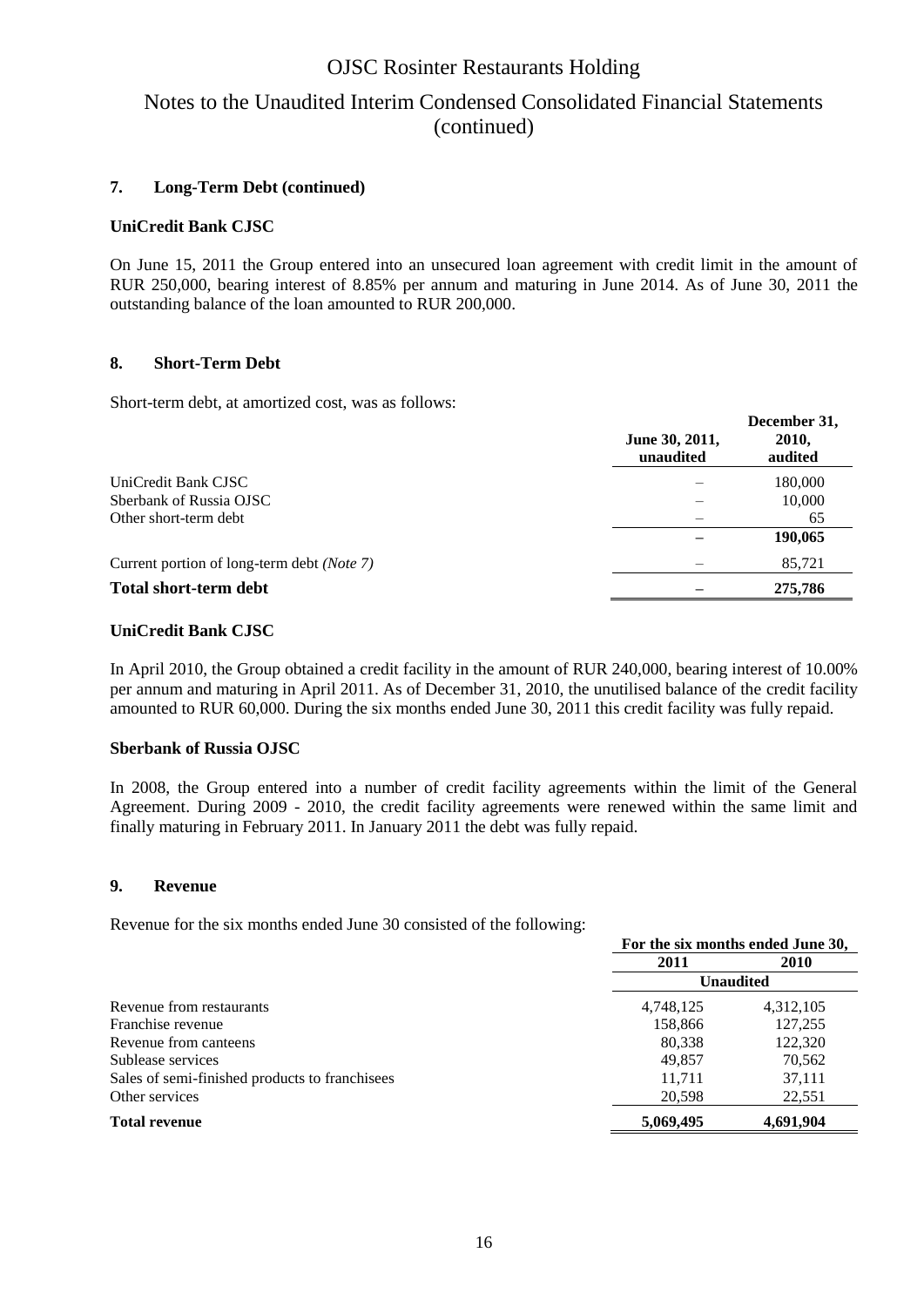## Notes to the Unaudited Interim Condensed Consolidated Financial Statements (continued)

### **10. Cost of Sales**

The following expenses were included in cost of sales for the six months ended June 30:

|                                   | For the six months ended June 30, |                     |  |
|-----------------------------------|-----------------------------------|---------------------|--|
|                                   | 2011                              | 2010,<br>as revised |  |
|                                   |                                   | <b>Unaudited</b>    |  |
| Payroll and related taxes         | 1,225,831                         | 986,848             |  |
| Food and beverages                | 1,217,221                         | 1,076,482           |  |
| Rent                              | 799,135                           | 737,665             |  |
| <b>Utilities</b>                  | 183,351                           | 171,166             |  |
| Restaurant equipment depreciation | 179,780                           | 167,419             |  |
| Materials                         | 171,792                           | 101,027             |  |
| Laundry and sanitary control      | 100,133                           | 80,521              |  |
| Maintenance and repair services   | 83,310                            | 67,060              |  |
| Other services                    | 68.931                            | 56,056              |  |
| Franchising fee                   | 42,064                            | 31,849              |  |
| <b>Transportation services</b>    | 36,259                            | 23,131              |  |
| Sublease services cost            | 33,502                            | 55,216              |  |
| Other expenses                    | 20,025                            | 26,332              |  |
| <b>Total cost of sales</b>        | 4,161,334                         | 3,580,772           |  |

### **11. Selling, General and Administrative Expenses**

The following expenses were included in selling, general and administrative expenses for the six months ended June 30:

|                                                                              | For the six months ended June 30, |                     |
|------------------------------------------------------------------------------|-----------------------------------|---------------------|
|                                                                              | 2011                              | 2010,<br>as revised |
|                                                                              |                                   | <b>Unaudited</b>    |
| Payroll and related taxes                                                    | 454,300                           | 412,351             |
| Advertising                                                                  | 126,466                           | 98,715              |
| Other services                                                               | 43,939                            | 39,565              |
| Rent                                                                         | 34,949                            | 30,272              |
| Depreciation and amortisation                                                | 27,033                            | 30,515              |
| <b>Utilities</b>                                                             | 16,298                            | 16,039              |
| <b>Transportation services</b>                                               | 15,788                            | 8,784               |
| Financial and legal services                                                 | 13,954                            | 12,718              |
| Bank services                                                                | 10,669                            | 26,499              |
| Maintenance and repair services                                              | 9,204                             | 1,727               |
| Materials                                                                    | 8,304                             | 10,255              |
| Increase in the allowance for impairment of advances paid, taxes recoverable |                                   |                     |
| and receivables                                                              | 7,996                             | 11,315              |
| Laundry and sanitary control                                                 | 662                               | 1,896               |
| Other expenses                                                               | 40,363                            | 39,442              |
| Total selling, general and administrative expenses                           | 809,925                           | 740,093             |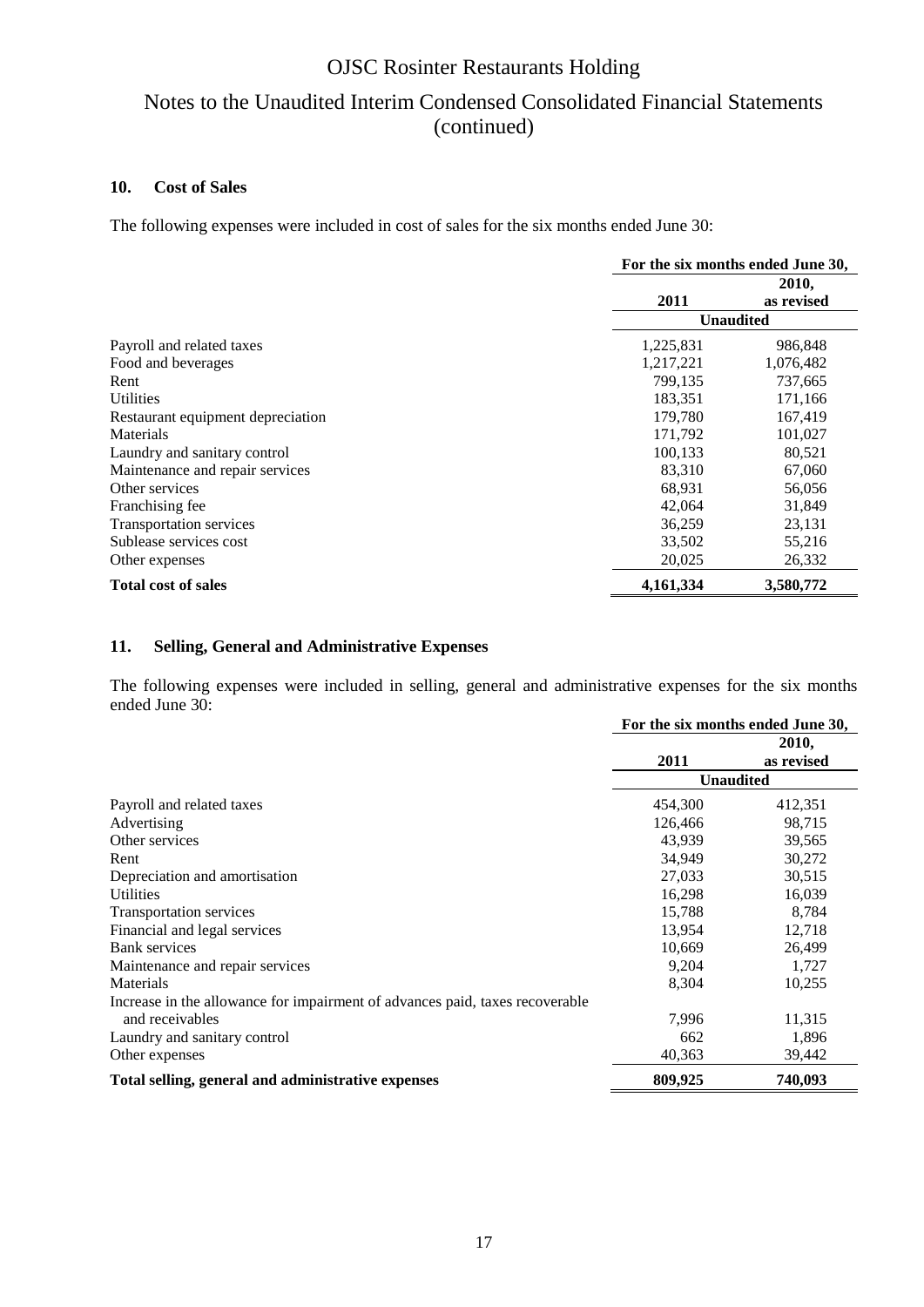## Notes to the Unaudited Interim Condensed Consolidated Financial Statements (continued)

#### **12. Other (Gains)/Losses**

Gains and losses for the six months ended June 30 consisted of the following:

|                                                      | For the six months ended June 30, |                      |  |
|------------------------------------------------------|-----------------------------------|----------------------|--|
|                                                      | 2011                              | 2010,<br>as revised  |  |
|                                                      | <b>Unaudited</b>                  |                      |  |
| Write off of trade and other payables<br>Other gains | (8,937)<br>(8,089)                | (1, 492)<br>(19,006) |  |
| <b>Total other gains</b>                             | (17, 026)                         | (20, 498)            |  |
| Loss on disposal of non-current assets               | 89,615                            | 30,541               |  |
| Non-refundable VAT                                   | 14,607                            | 10,552               |  |
| Other losses                                         | 26,915                            | 37,262               |  |
| <b>Total other losses</b>                            | 131,137                           | 78,355               |  |

Other gains primarily related to insurance claims, accounts payable balances write off and other miscellaneous gains.

Other losses mainly resulted from the closure of certain restaurants and other one-off expenses.

#### **13. Losses/(Gains) from Impairment of Assets**

|                                                                        | For the six months ended June 30, |         |
|------------------------------------------------------------------------|-----------------------------------|---------|
|                                                                        | 2011                              | 2010    |
|                                                                        | Unaudited                         |         |
| Loss/(gain) from impairment of property and equipment ( <i>Note</i> 3) | 167.568                           | (4,363) |
| Loss from impairment of intangible assets                              | 23.514                            |         |
| Total losses/(gains) from impairment of assets                         | 191.082                           | (4,363) |

#### **14. Share Based Payments**

On April 30, 2010 and later on the Group adopted an incentive plan (the "Plan") under which 26 executive employees and 7 members of the Board of Directors (the "Participants") were granted cash settled phantom share options (the "Options"). The right to exercise the Option occurs in three instalments of  $1/3<sup>rd</sup>$  each and vests after 1, 2 and 3 years after the Plan adoption. Each instalment is exercisable within 5 years upon vesting. Total number of the Options initially granted was 240,000, out of which 74,000 were dismissed upon employment termination, 37,000 granted additionally to the same Participants, 27,666 exercised in 2011 upon vesting of the first instalment and 175,334 were outstanding at June 30, 2011. Exercise price is 10.5 US dollars. The Group settles the first 1/3rd of the Plan in cash and paid RUR 7,464 to the Participants during the six months ended June 30, 2011. The Group will settle the remaining unexercised Options with treasury shares (the other  $2/3^{rds}$  of the Plan). The Group valued the cash-settled part of the Options and the Plan at the market price at the reporting date. The Group valued the equity-settled part of the Options and the Plan at the date of granting and did not revalue at June 30, 2011. The value of the Plan is recognized in the financial statements during the vesting period as payroll expense and amounted to RUR 7,246 during the six months ended June 30, 2011.